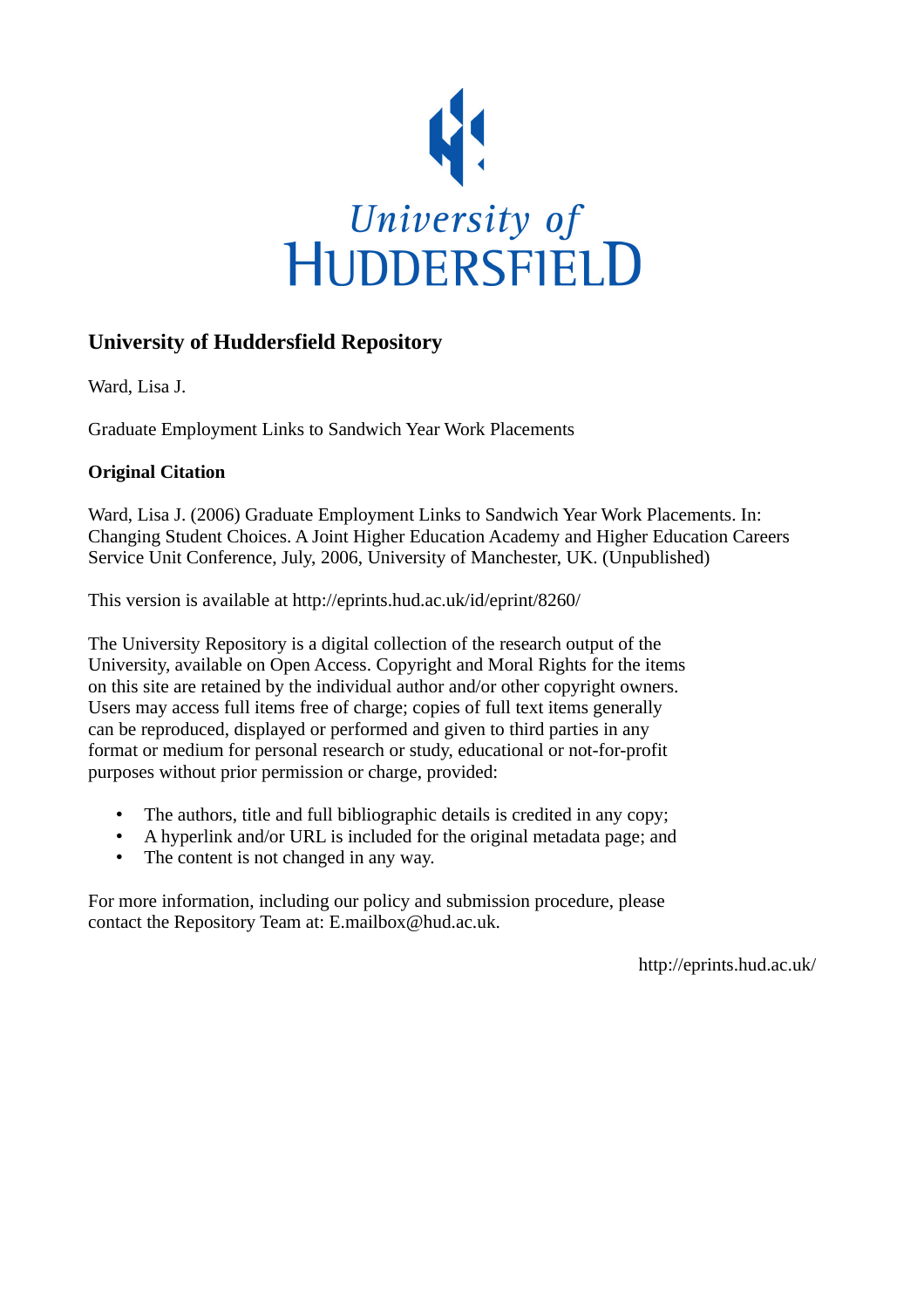

## University of<br>HUDDERSFIELD

#### **Graduate Employment Links to Sandwich Year Work Placements**

Lisa WardTQEF Project Manager12th July, 2006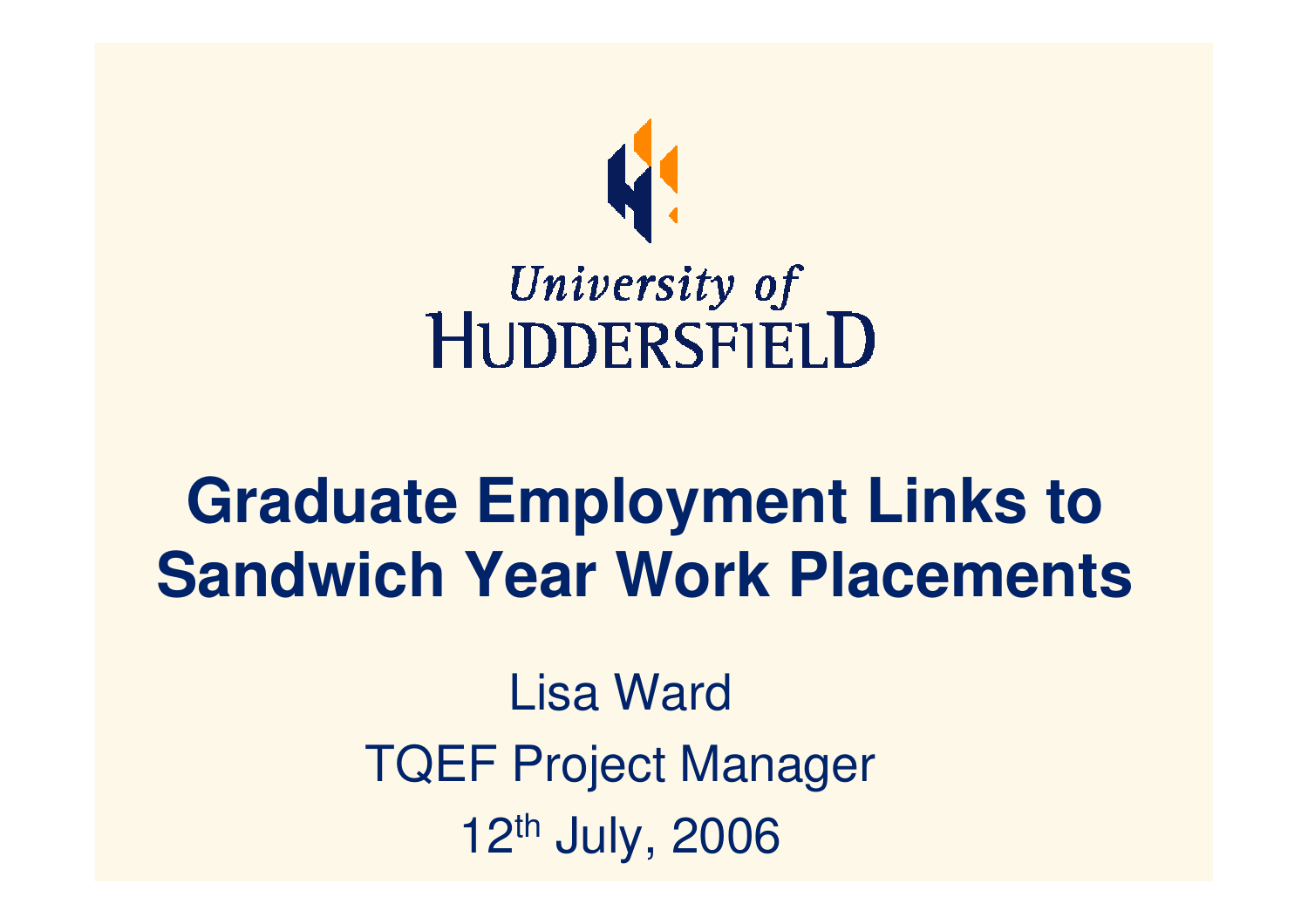#### **Today's Presentation**



- •Background information about myself.
- • General information about the University and the courses we offer.
- • Statistical information looking at the impact of placements for our graduates.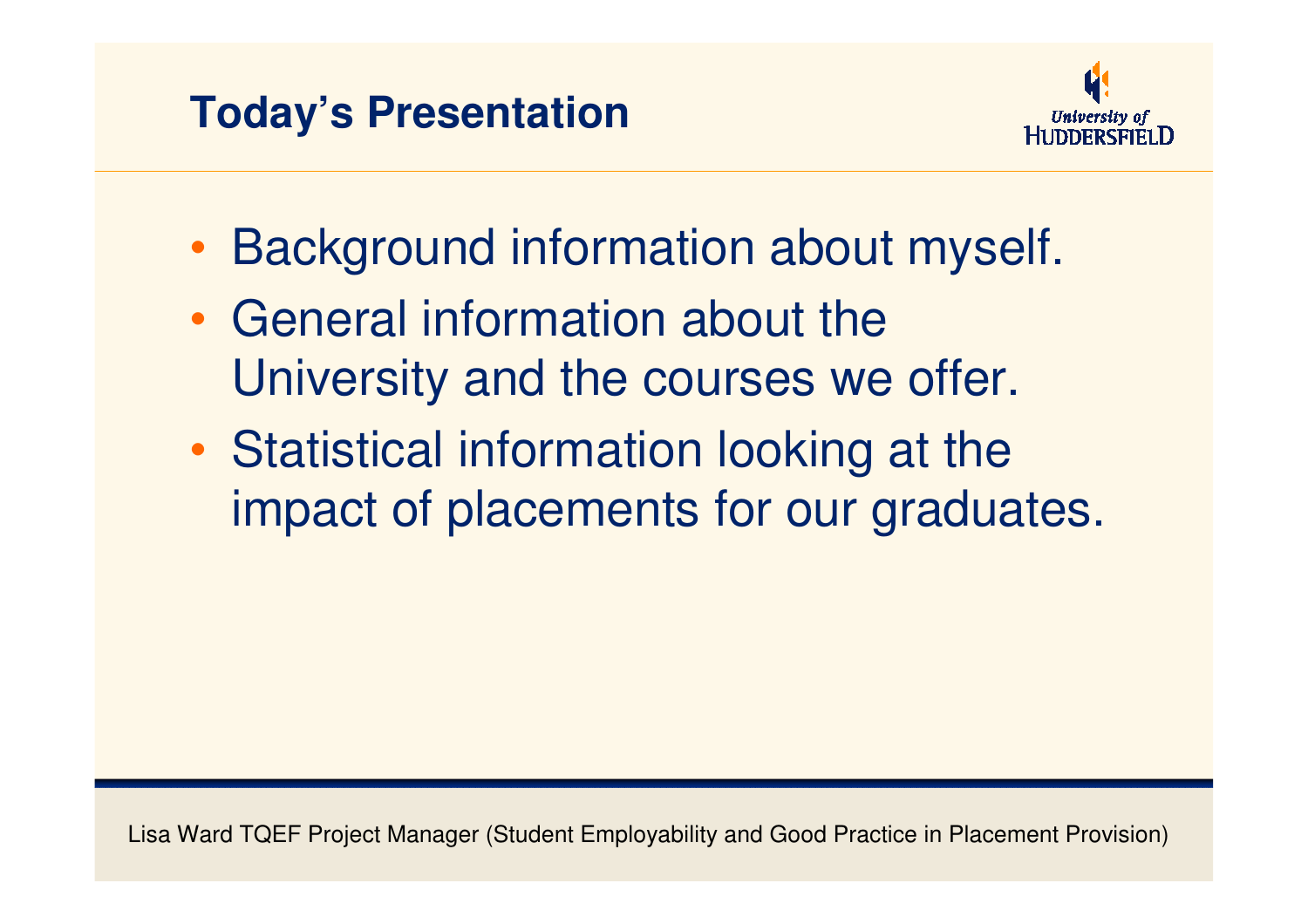#### **The University of Huddersfield**



- • 'We offer high quality teaching with a strong vocational emphasis'.
- • Amongst the UK's top five providers of sandwich courses.
- • Around 20,000 full and part-time students both home and overseas. Many are from widening participation backgrounds.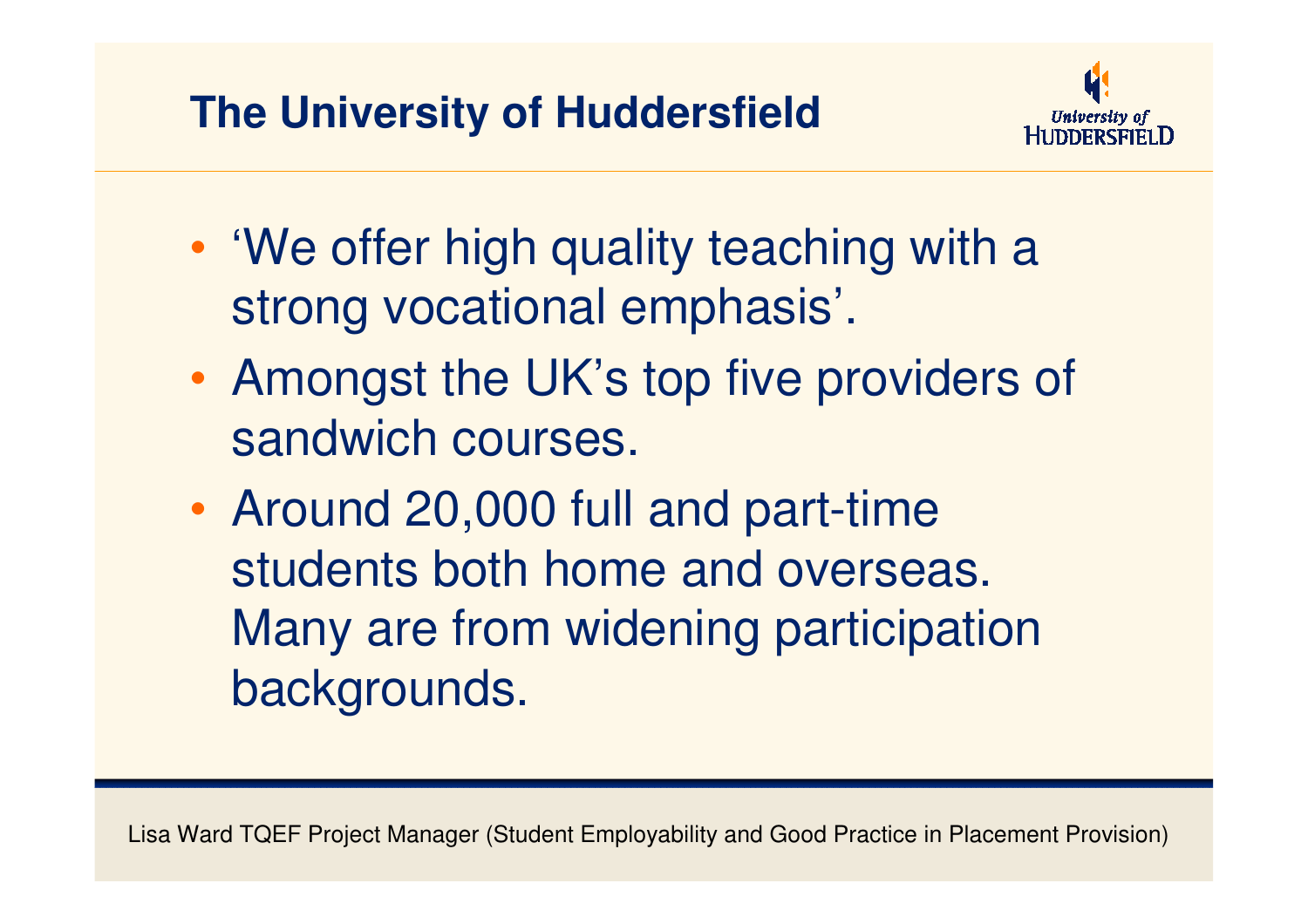



- • 'Everyone knows' students who do placements get better jobs and degree classifications.
- • Lisa is new to University sector – previously in manufacturing, IT and local government. Recent employer.
- •Successful sandwich placements.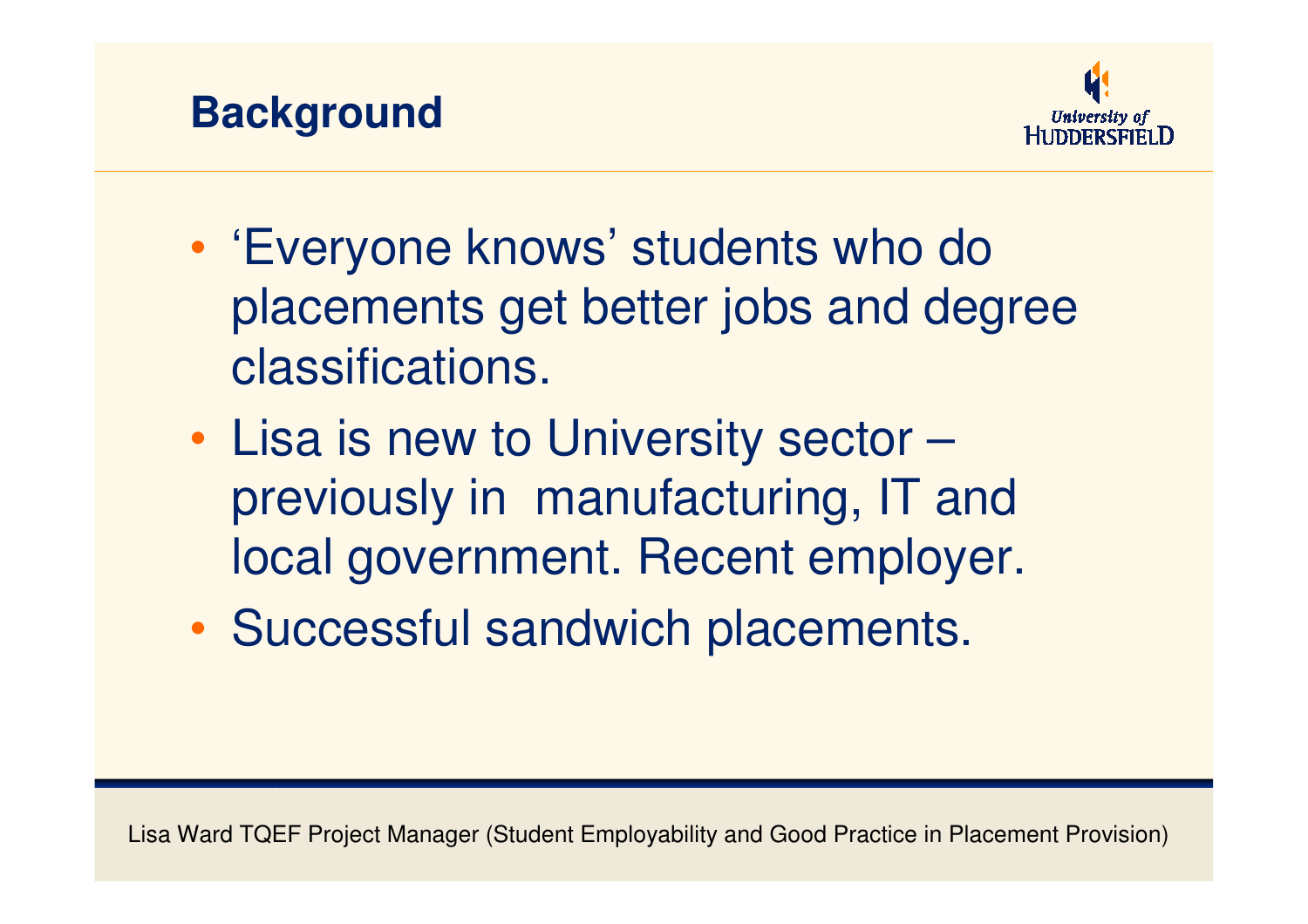#### **Academic Schools with Sandwich Placements**



- •Applied Science
- •Art and Design
- •Computing and Engineering
- •• HUBS (Huddersfield University Business School)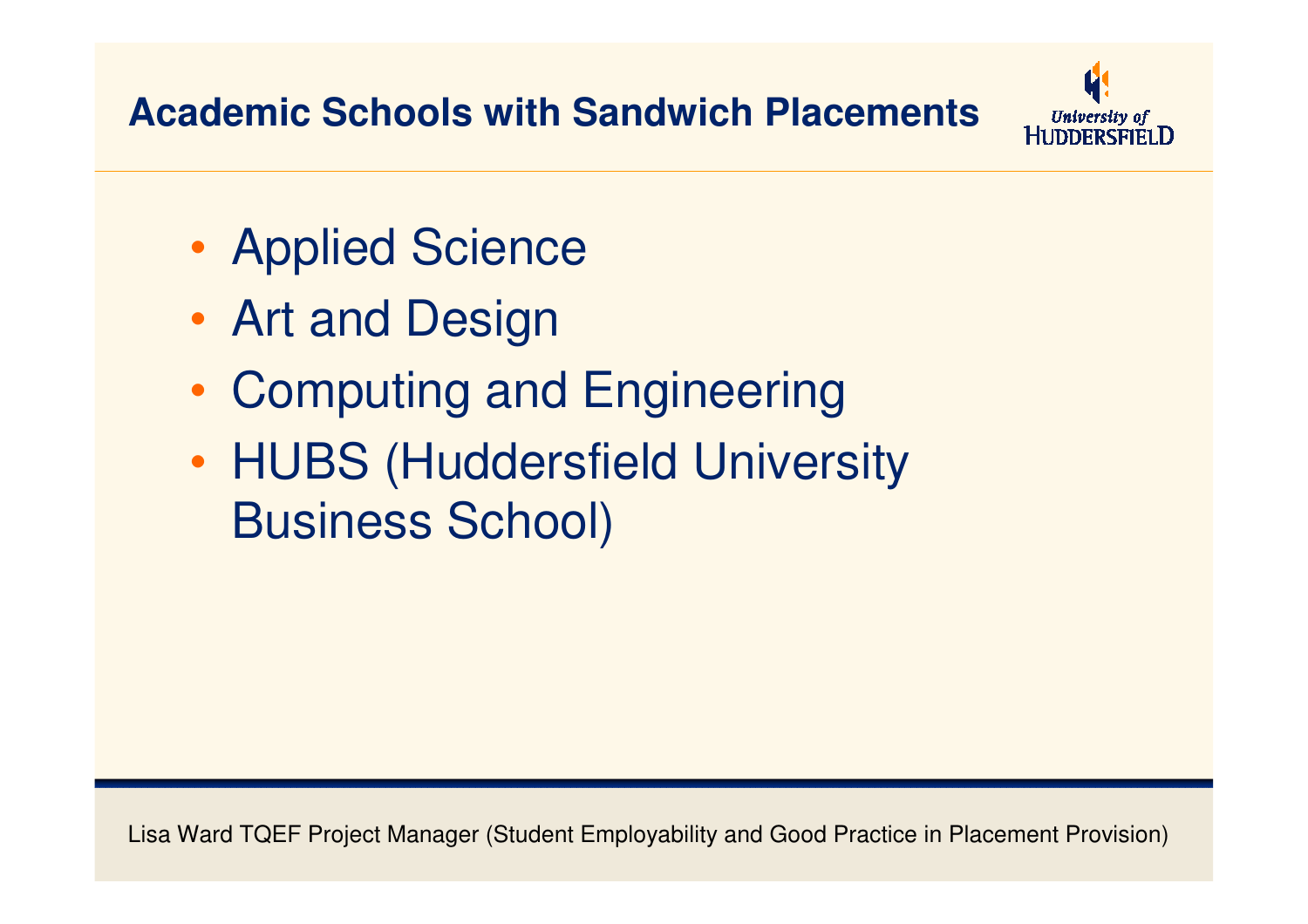**Academic Schools Involved in Integral (Professional) Placements**



- •• Human and Health Sciences
- •• Education and Professional **Development**

#### **Short Placements**

•• Includes: History, Politics and Law.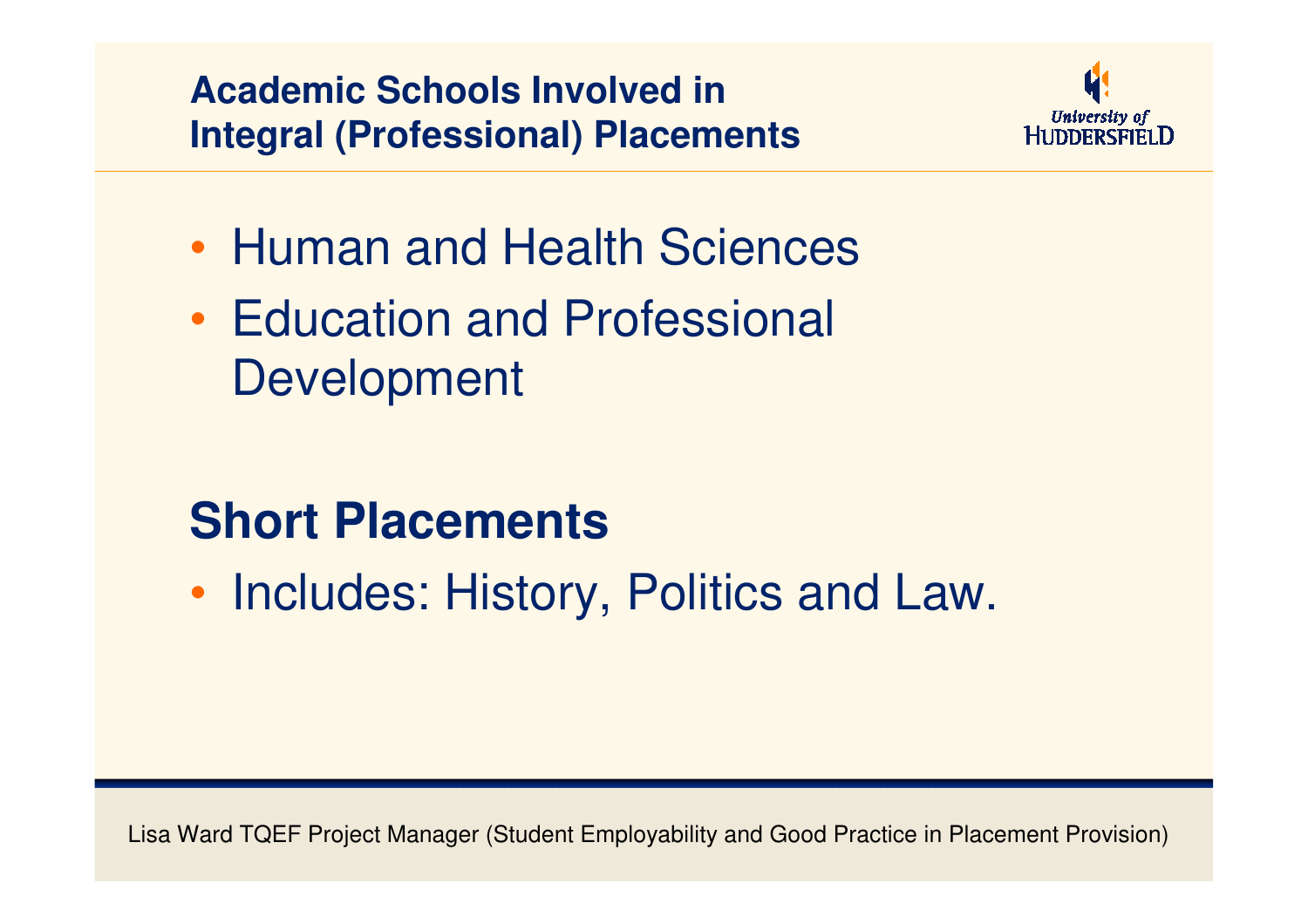#### **Placement Take Up**



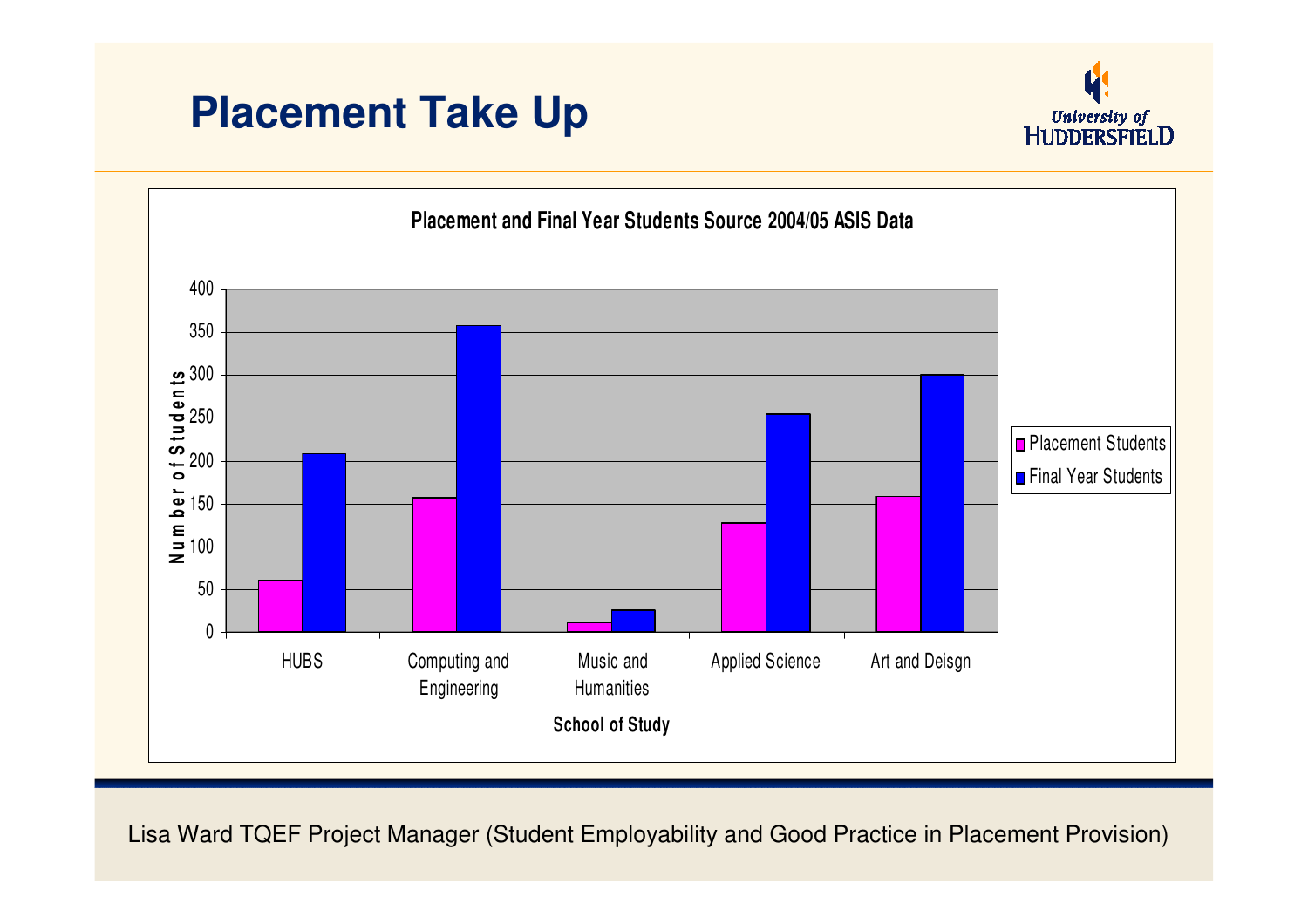



- • Fewer than 50% of students enrolled on sandwich courses are taking a placement year.
- •• Each School has its own approach to work placements. Most Schools have a placement office. Academics lead the process in some schools, and support it in others.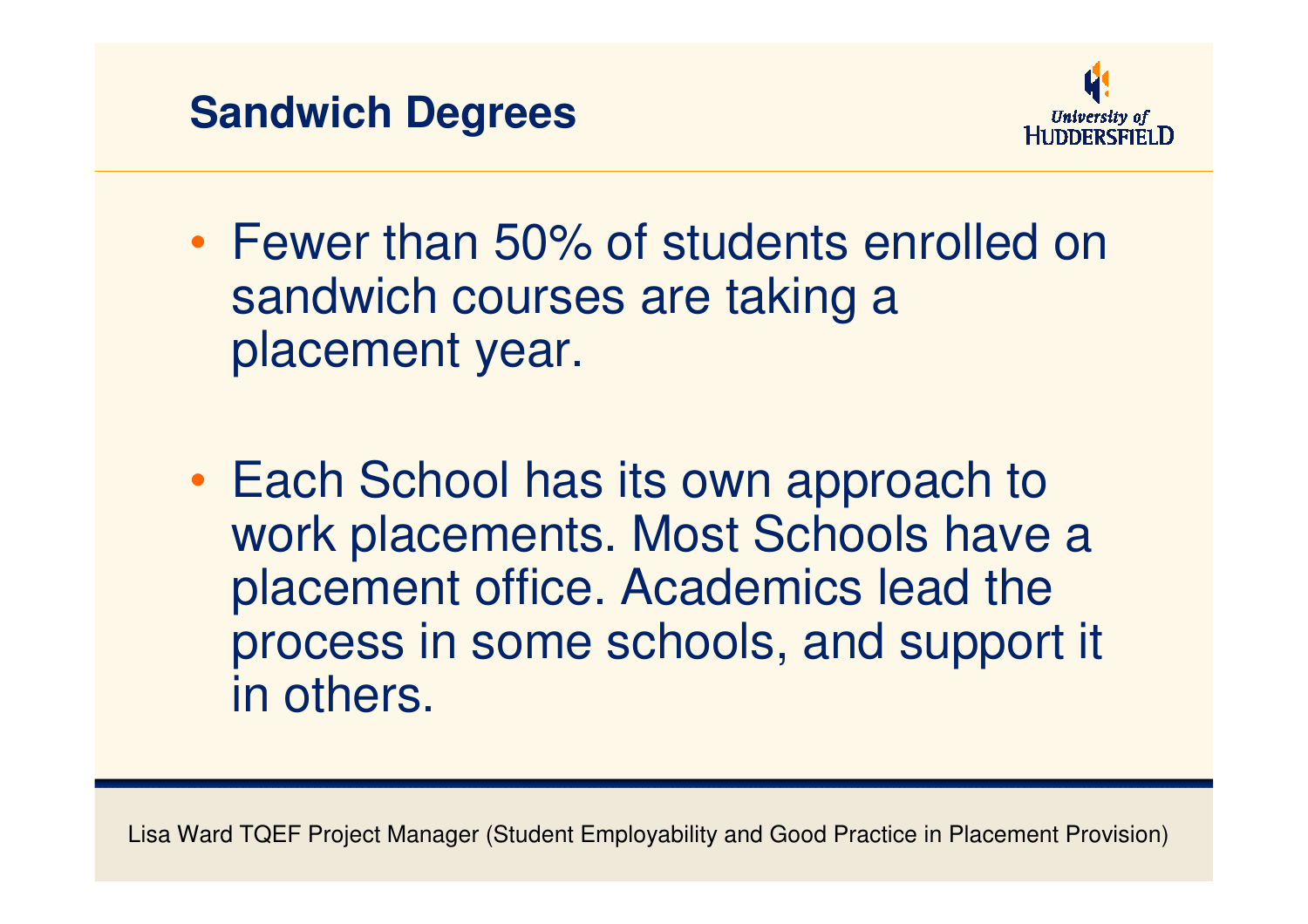

- • Placements are an important and integral part of the University of Huddersfield.
- •• Review statistical data on graduate salaries and job choices.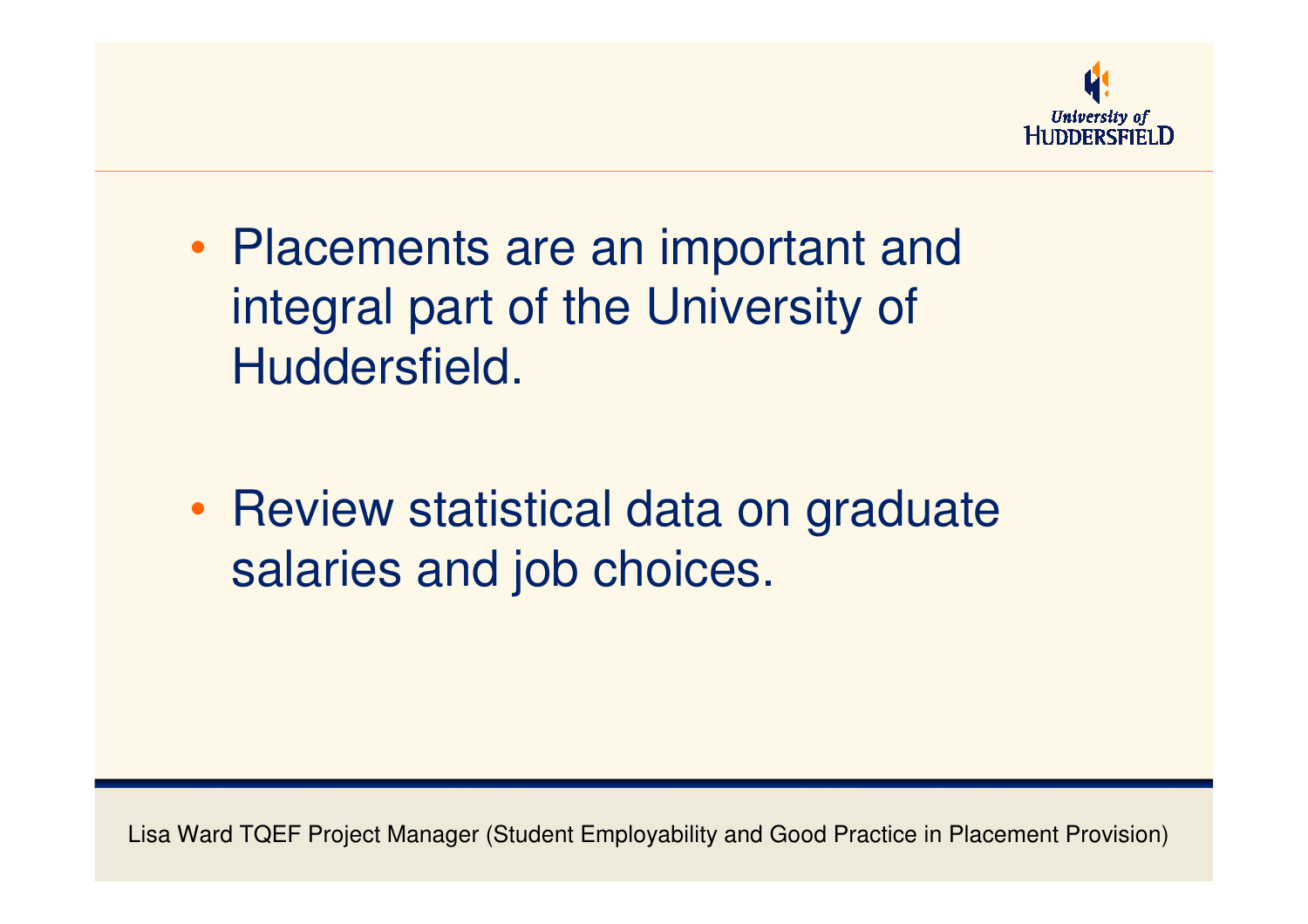#### **Aims and Methods**



- • Challenge: to see if anecdotal evidence is correct. Do students who did placements get:
	- Better Jobs?
	- $\mathcal{L}_{\mathcal{A}}$  , and the set of  $\mathcal{L}_{\mathcal{A}}$ - Better Salaries?
	- Better Degree Classifications?
- • Using an entire year group from the University of Huddersfield. Carry out a comparison of those who did or did not take placement.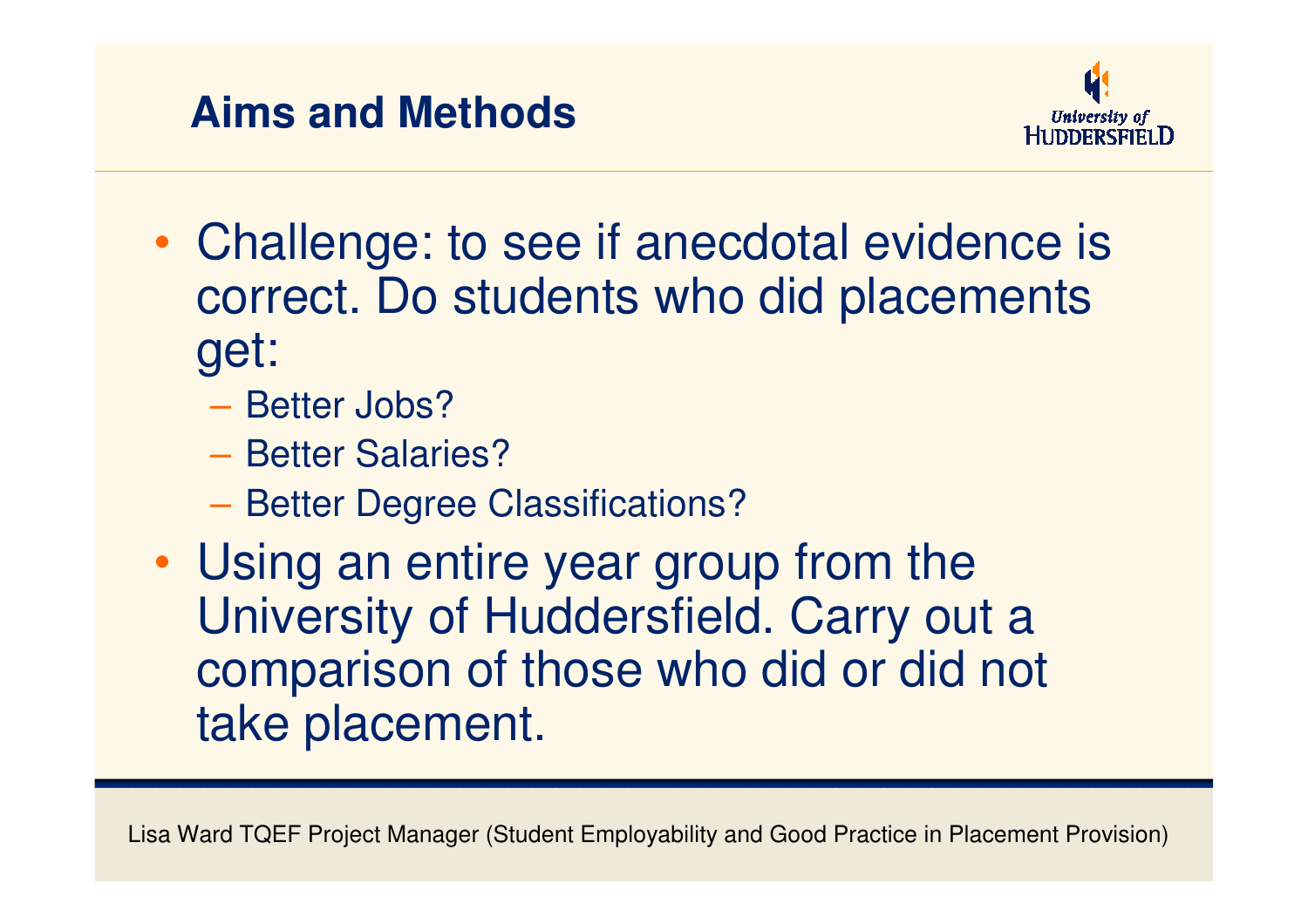#### **Survey Data**



- Data from DLHE (Destinations of Leavers of Higher Education) in 2003/04 from University of Huddersfield across four main Schools involved in Sandwich Placements.
- First degree graduates only excludes Postgraduates and HNDs.
- For full-time students only.
- Data is by School.
- All data is linked back to whether each student dida placement year on their course – regardless of whether degree was sandwich or full-time.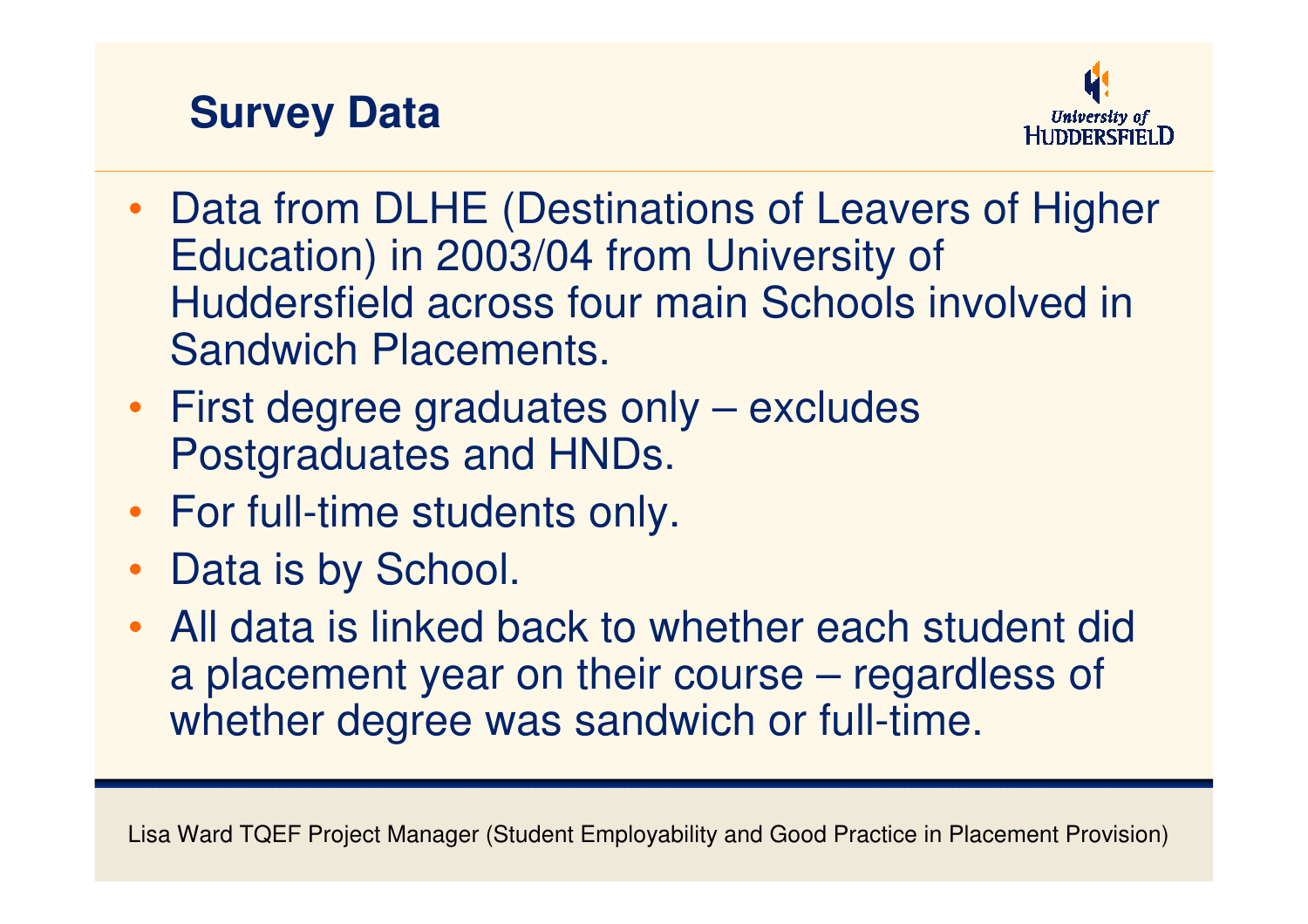

# **14%**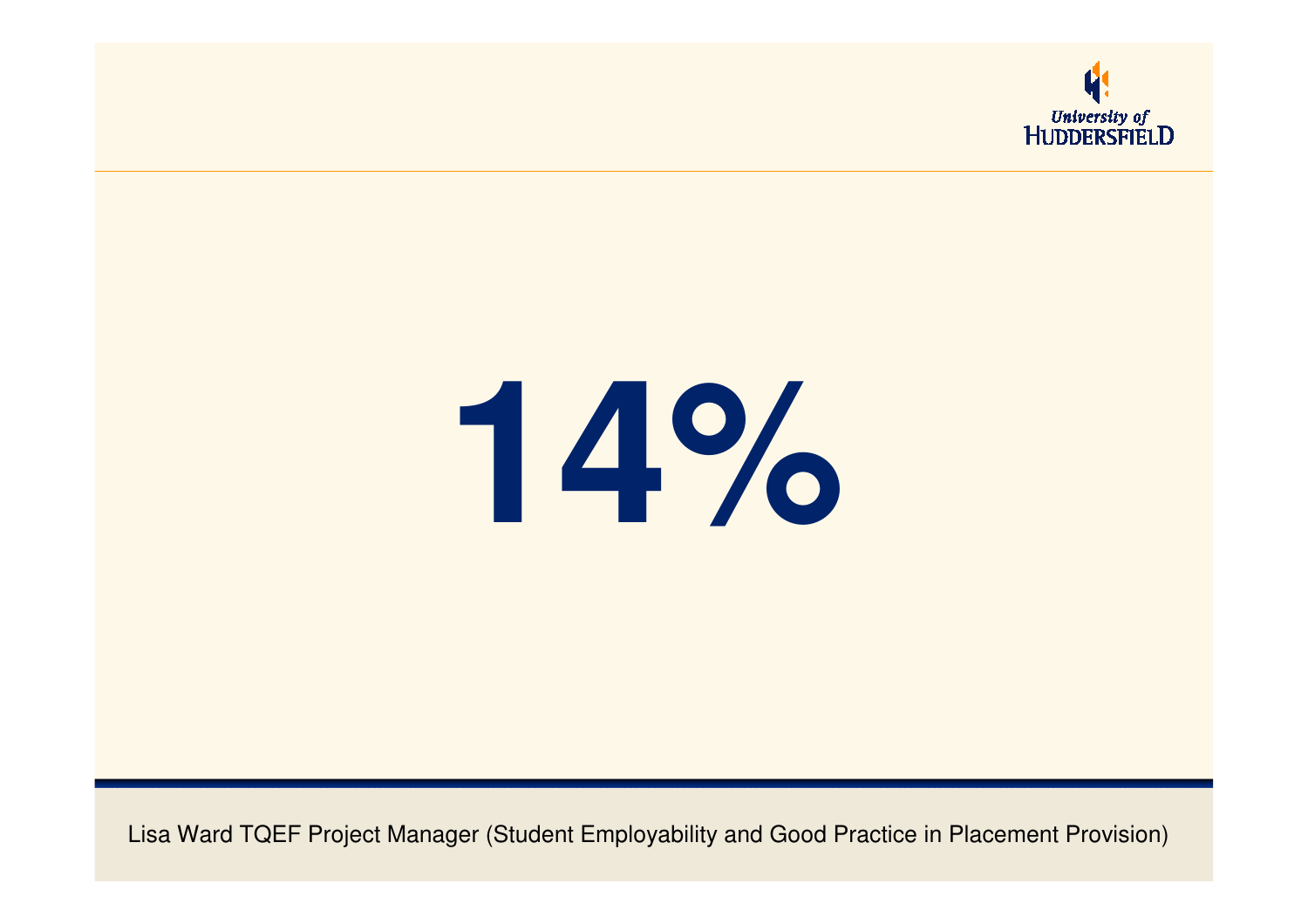#### **Comparison of Employment AcrossSchools Offering Sandwich Degrees**



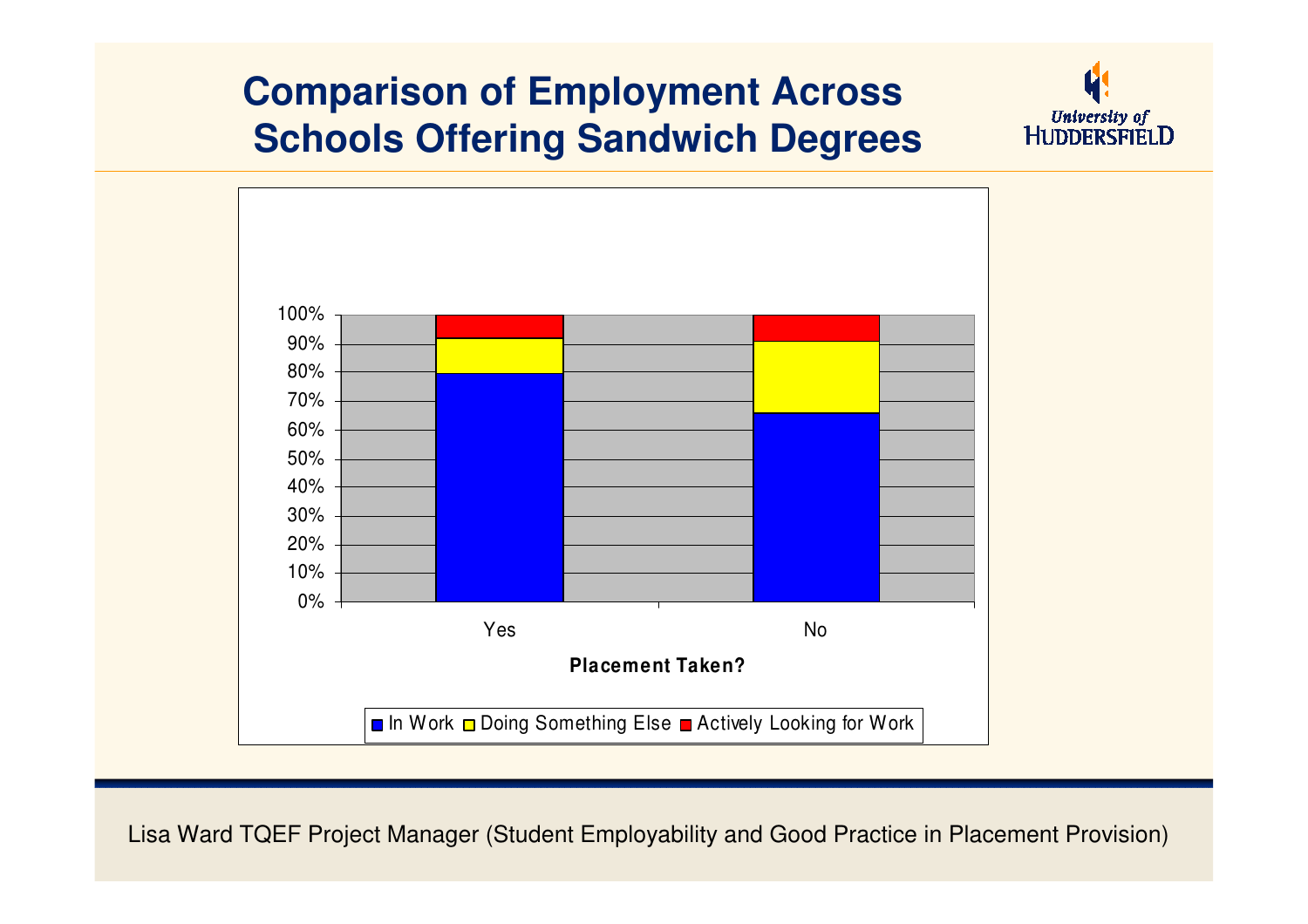

# What is a graduate job?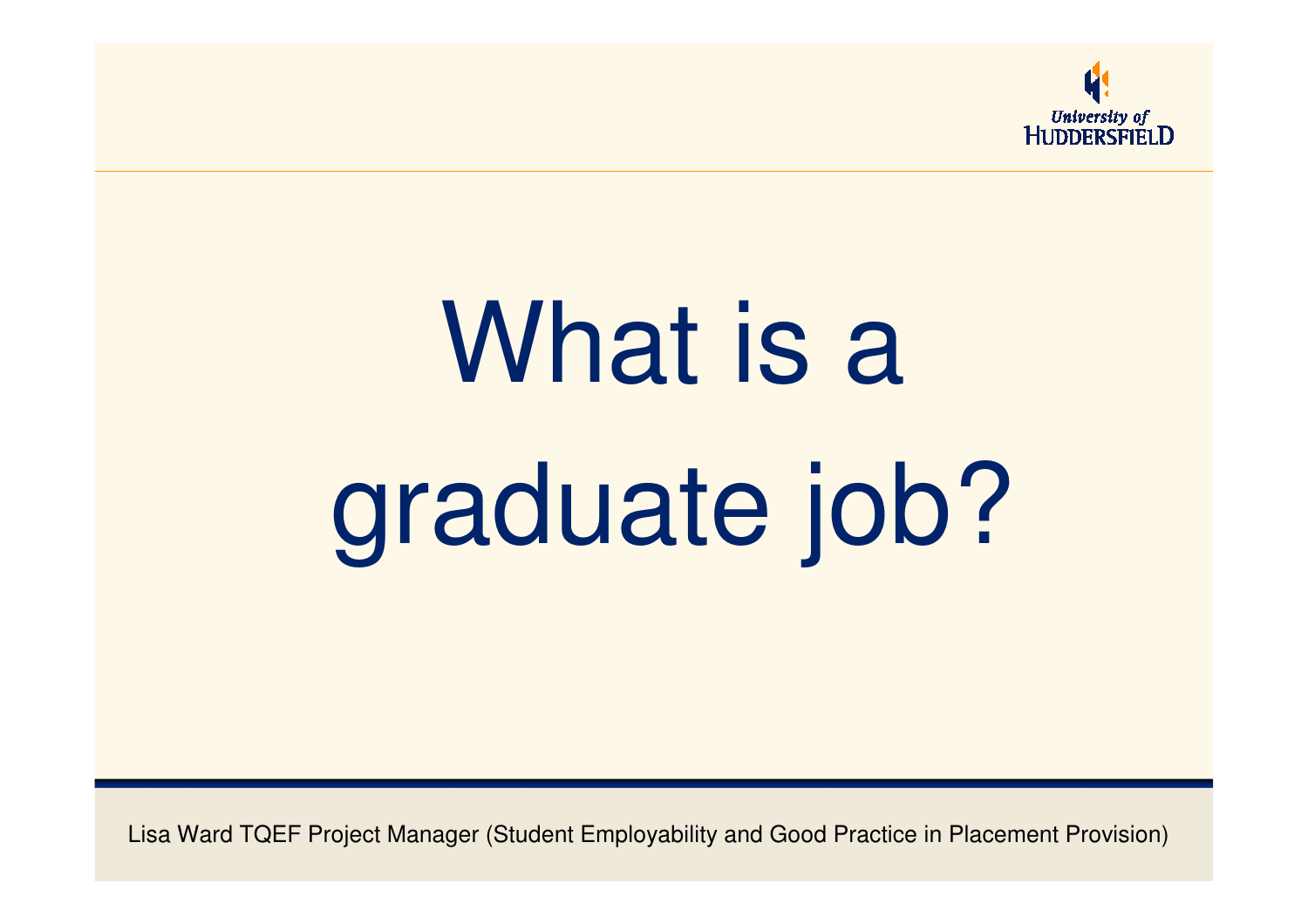#### **Higher Education Statistics Agency Classifications**



- 1.Managers and Senior Officials (Blue)
- 2. Professional Occupations (Blue)
- 3. Associate Professional and Technical Occupations. (Red)
- 4. Administrative and Secretarial Occupations(Yellow).
- 5.Skilled Trades Occupations (Brown)
- 6.Personal Service Occupations (Brown)
- 7.Sales and Customer Service Occupations (Brown/<br>Grey)
- 8. Process, Plant and Machine Operatives (Brown)
- 9.Elementary Occupations (Brown)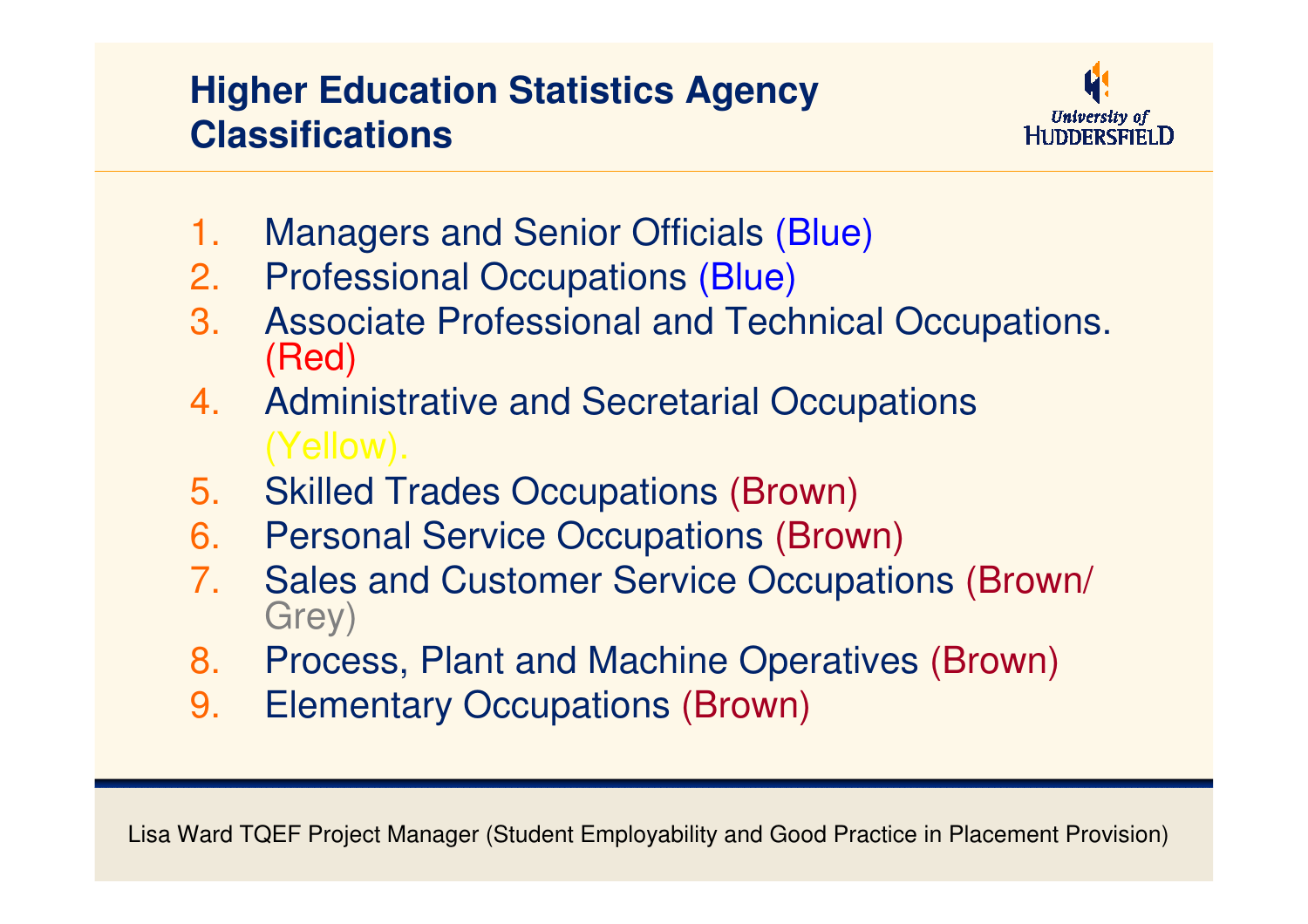#### $\bullet$ Across Four University Schools





Students who do a placement are more likely to:•Gain a Managerial, Professional or Senior Official post•Gain an Associate Professional or Technical Post•Get any job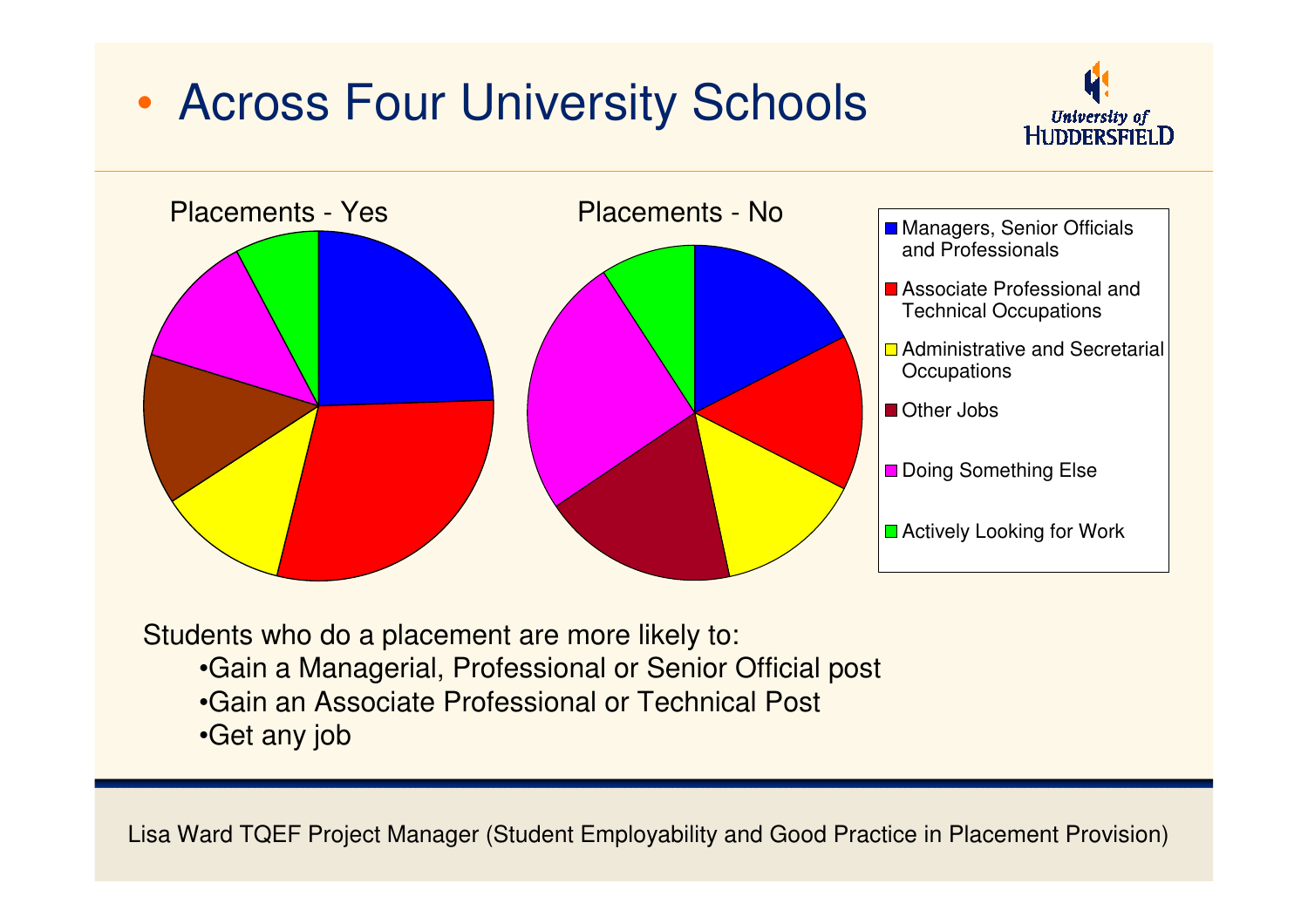#### **Seven Years On - All Graduates**





•Six months is not a long period to establish a career.

•Seven years on most graduates are established in their career.

•Management and professional occupations are well represented.

•Research team reclassified graduate jobs.

Source: Warwick University Seven Years on: Survey of the Career Path of 1995 Graduates (Nationwide)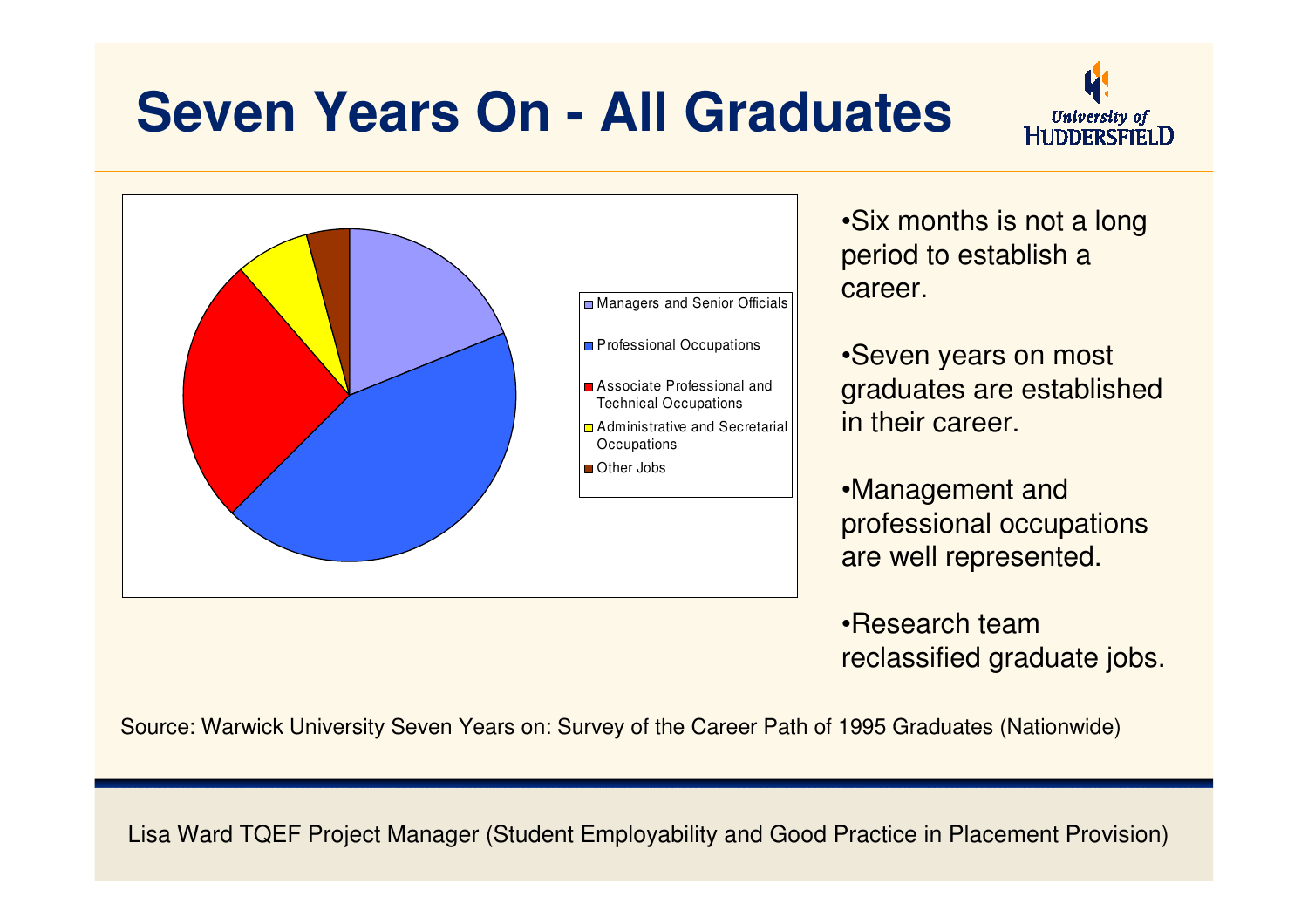#### **Graduate Salaries**





•Graduate Salaries are generally higher for students who take a placement year.•The biggest difference in salaries occurs for Associate Professional and Other Jobs.•Potentially some graduate recruiters will pay a 'graduate' salary - regardless of placement.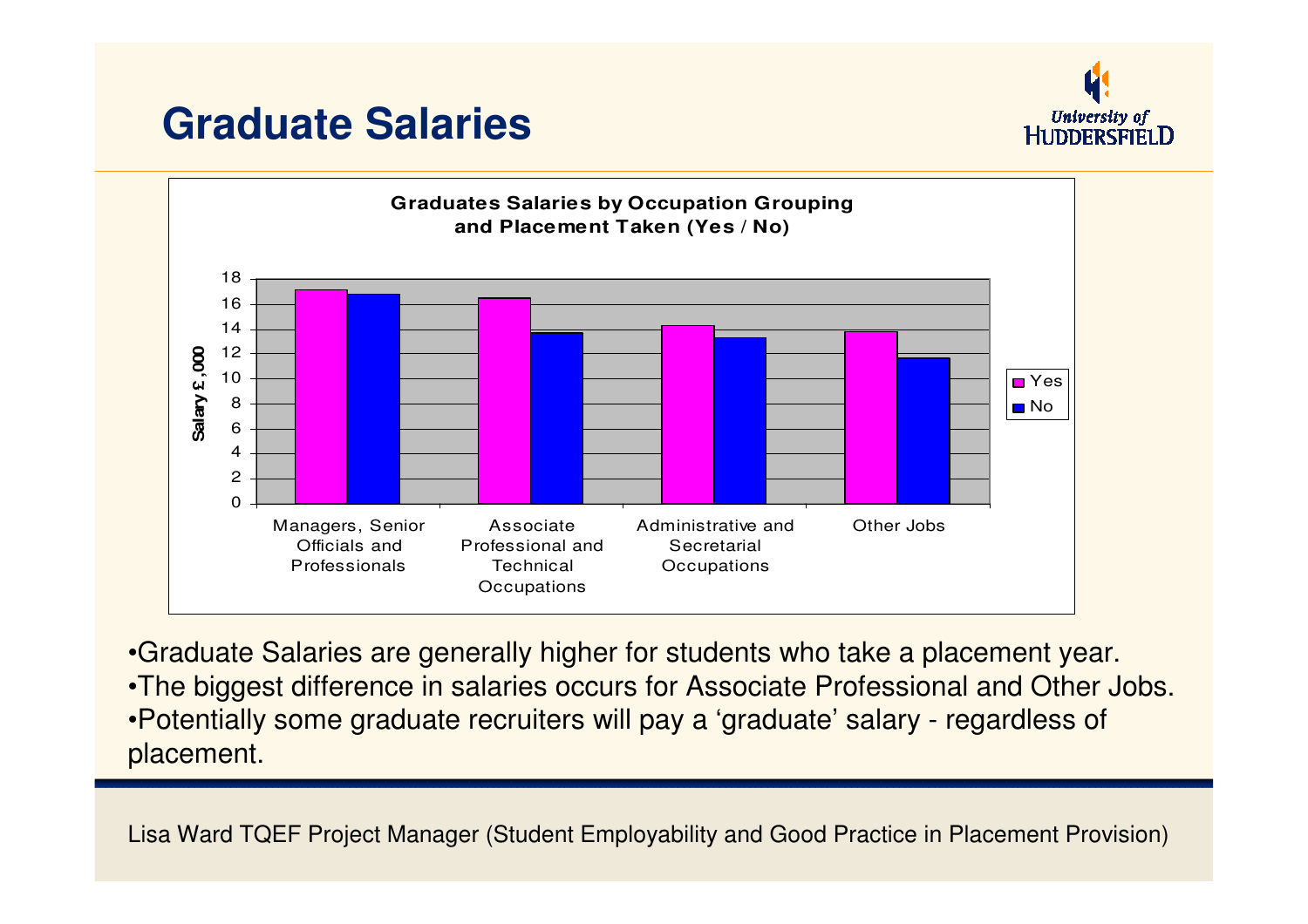





#### Students who do a work placement tend to stand a better chance in the job market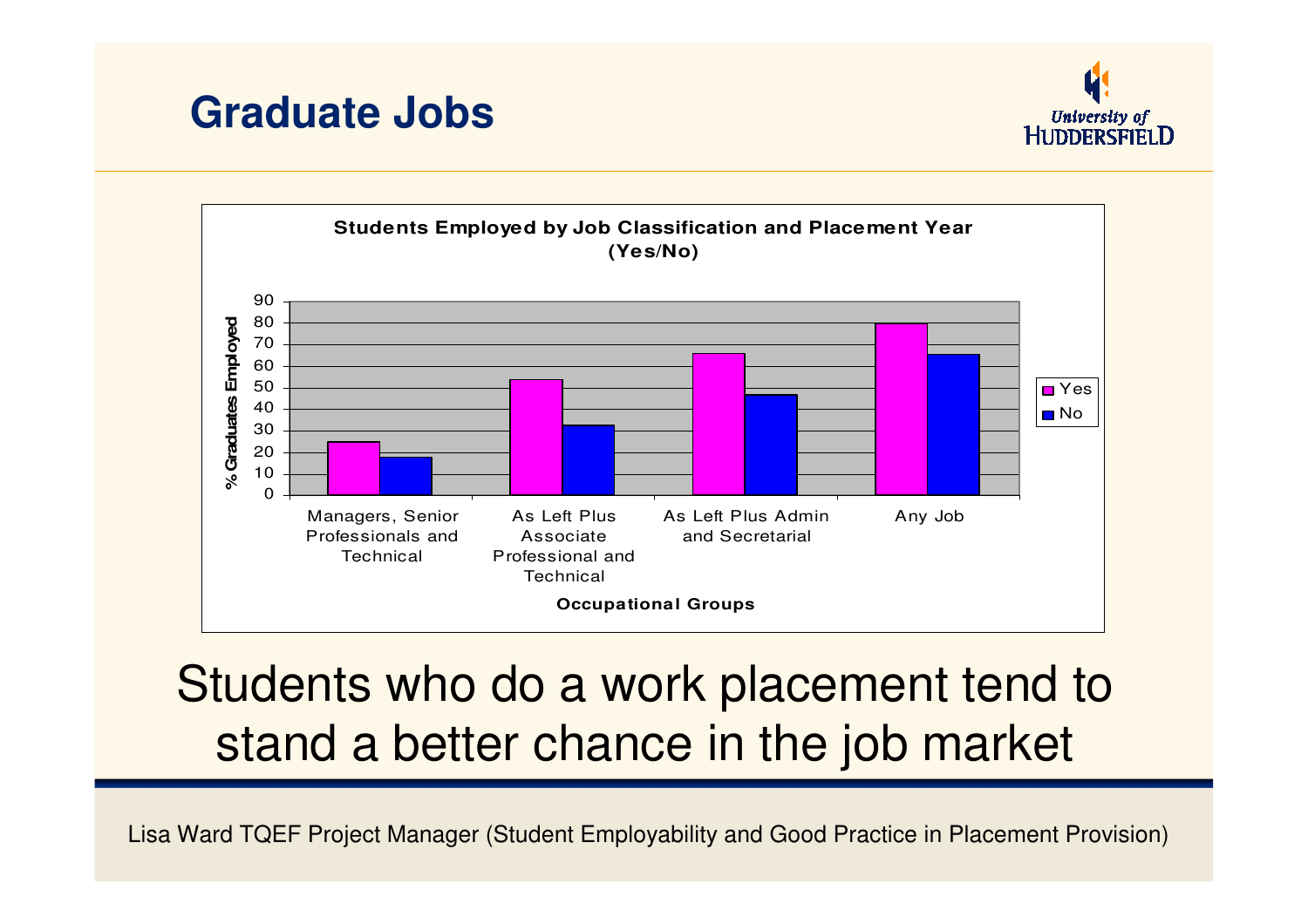#### **School of Computing and Engineering**





•Students who do a placement are more likely to get a managerial/professional job.•Overall employment goes up significantly for placement students.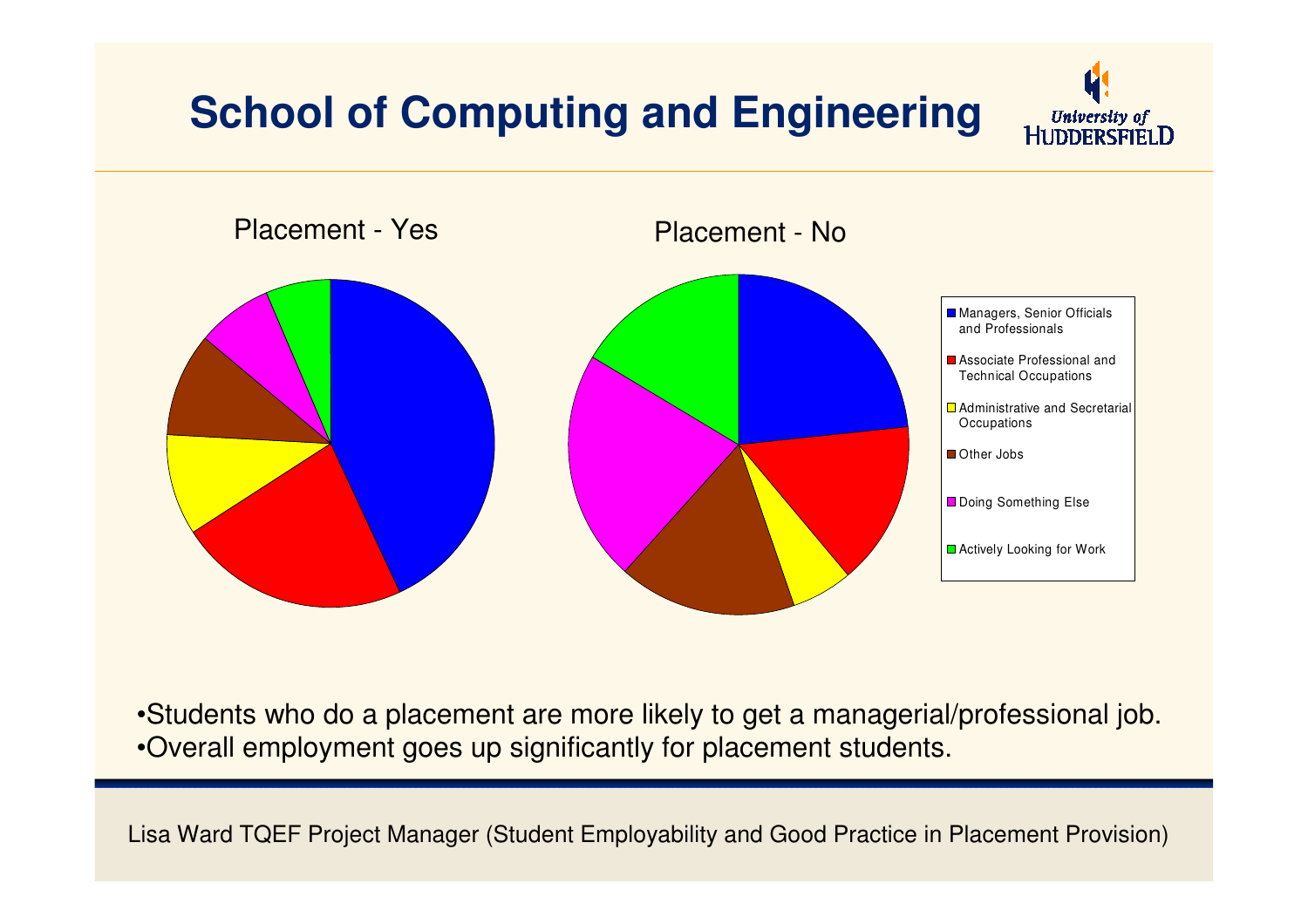#### **School of Applied Science**





•Placement Students are twice as likely to get a least an Associate Professional Job.•Only a quarter of students who don't take a placement get a managerial or Associate Professional job.

 •Students without placement experience are more likely to get 'other jobs' and more likely to be doing 'something else'.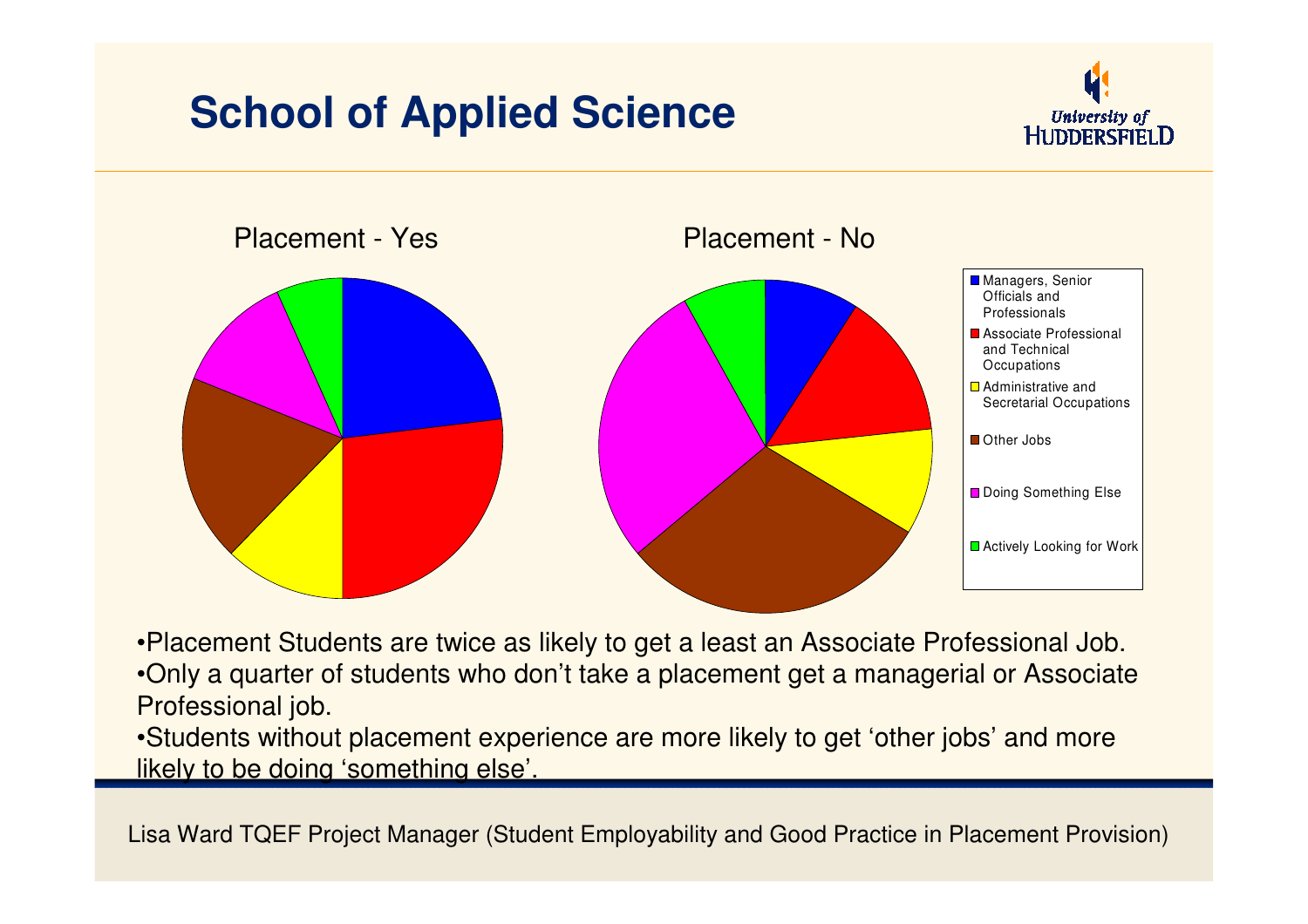

# £4,367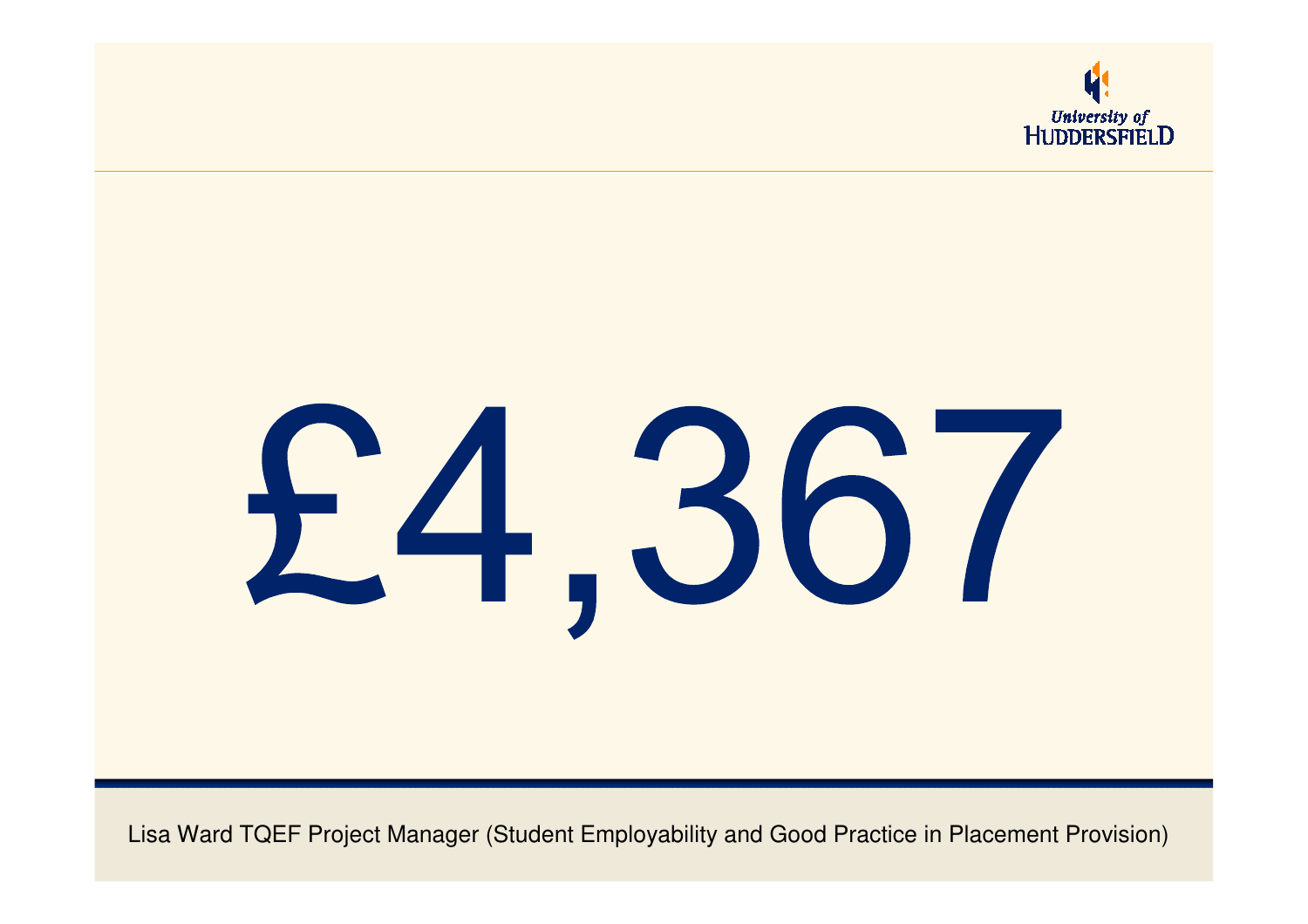#### **Salaries for School of Applied Science**





•The School of Applied Science shows the greatest difference in graduate salariesbetween those who take placements and those who don't.

•There are better salaries for placement students across all four categories. •Average salaries increase from £12.6K for students without placement experienceto £17K for students with placement experience.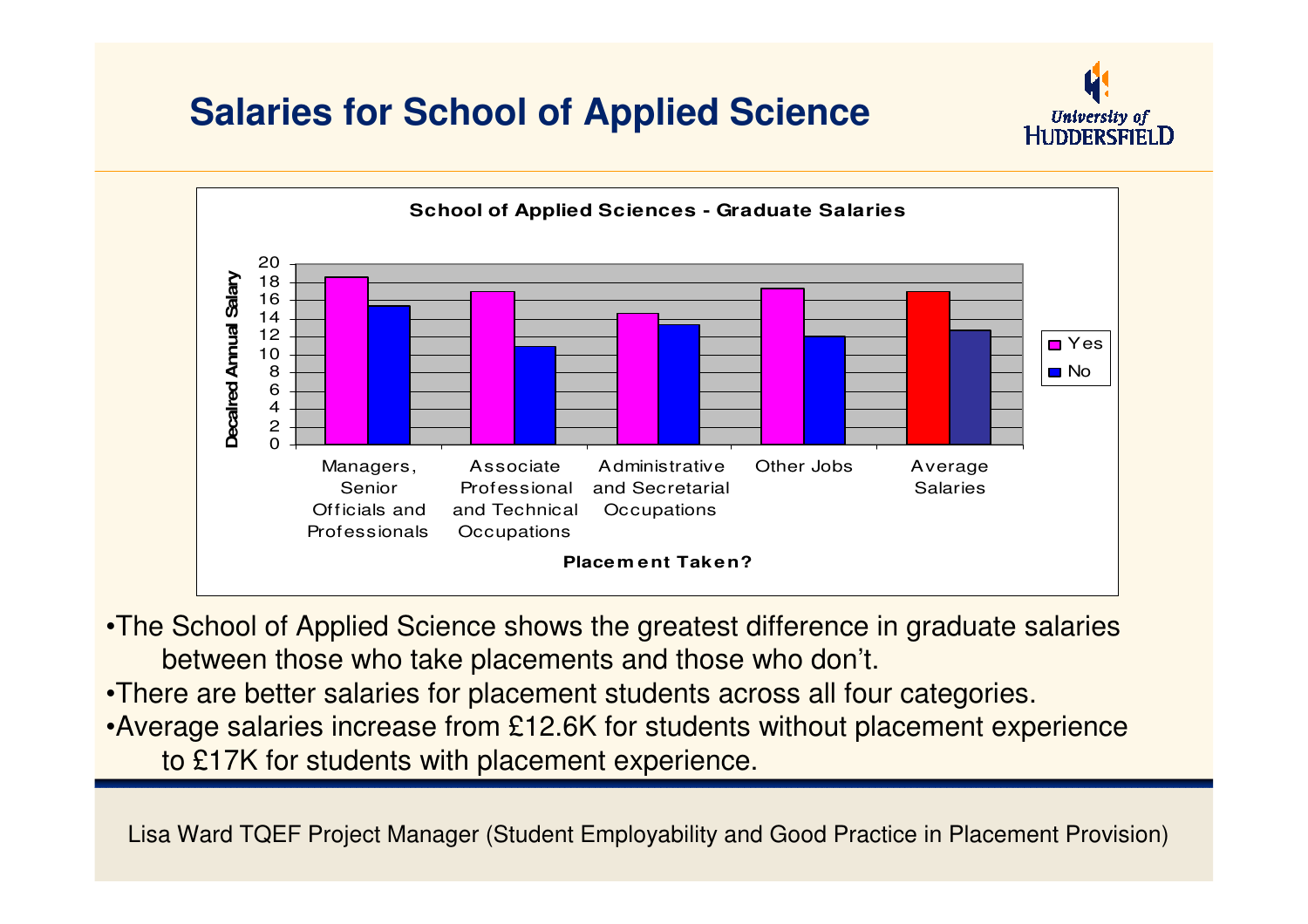#### **School of Art and Design**





- • Placement Students are more likely to get an Associate Professional or Technical Occupation. Note: many of the jobs in this category could be typical 'graduate' jobs for Arts and Design.
- • Customer Service Occupations are much more common in the School of Art and Design than other Schools who offer student placements.
- Art and Design students are less likely than students from other schools to do•administration and secretarial occupations.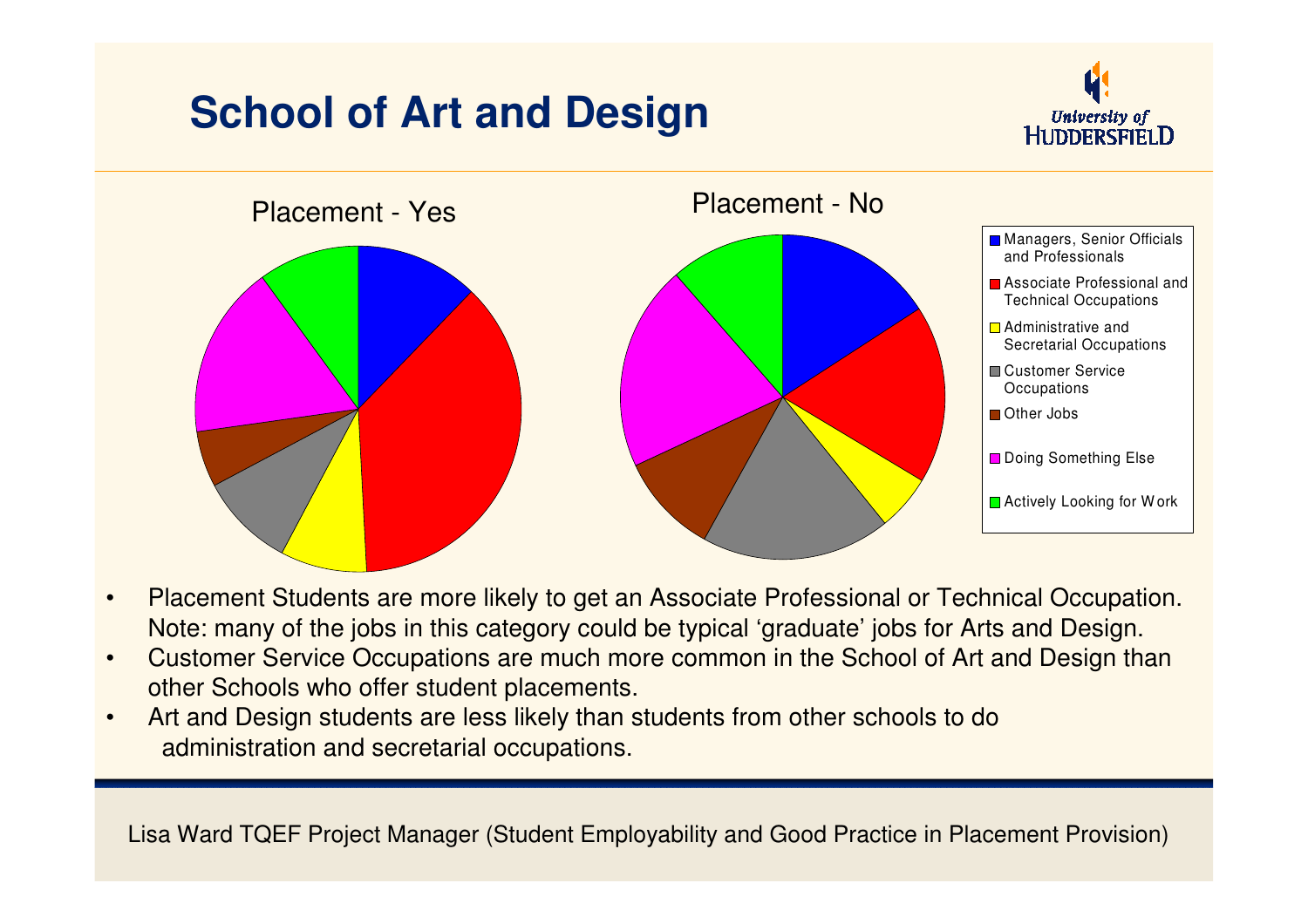#### **Huddersfield University Business School HUBS**





•Graduates who did a placement are more likely to get a Managerial or Associate Professional role.

•Overall employment is higher for graduates who did placements.

•Graduates without placements are much more likely to be doing 'something else'.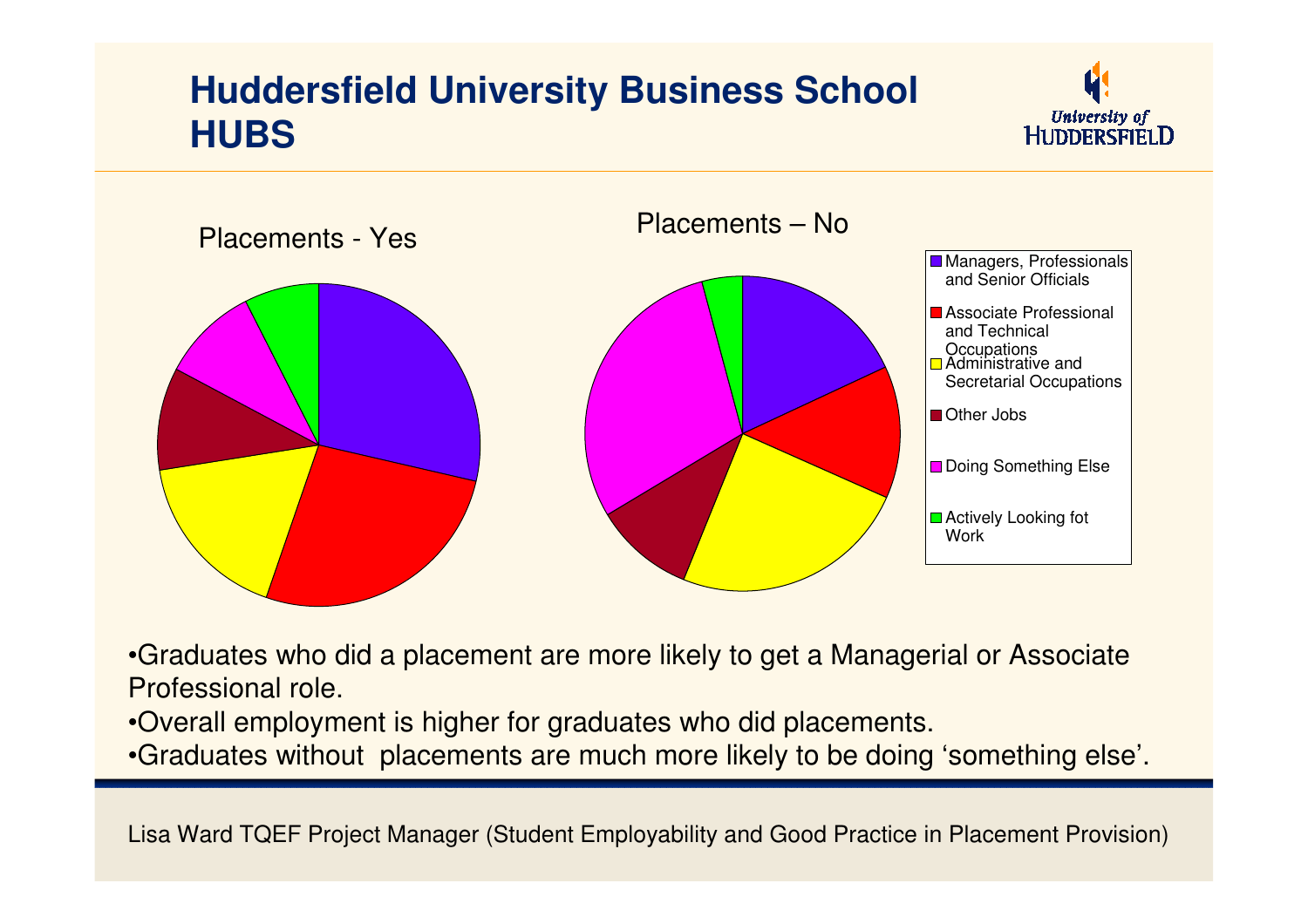#### **Seven Years OnBusiness Graduates**





As might be expected there are high numbers of business graduates in**Source: Seven Years On Allen Active Seven Seven Years On** Management positions.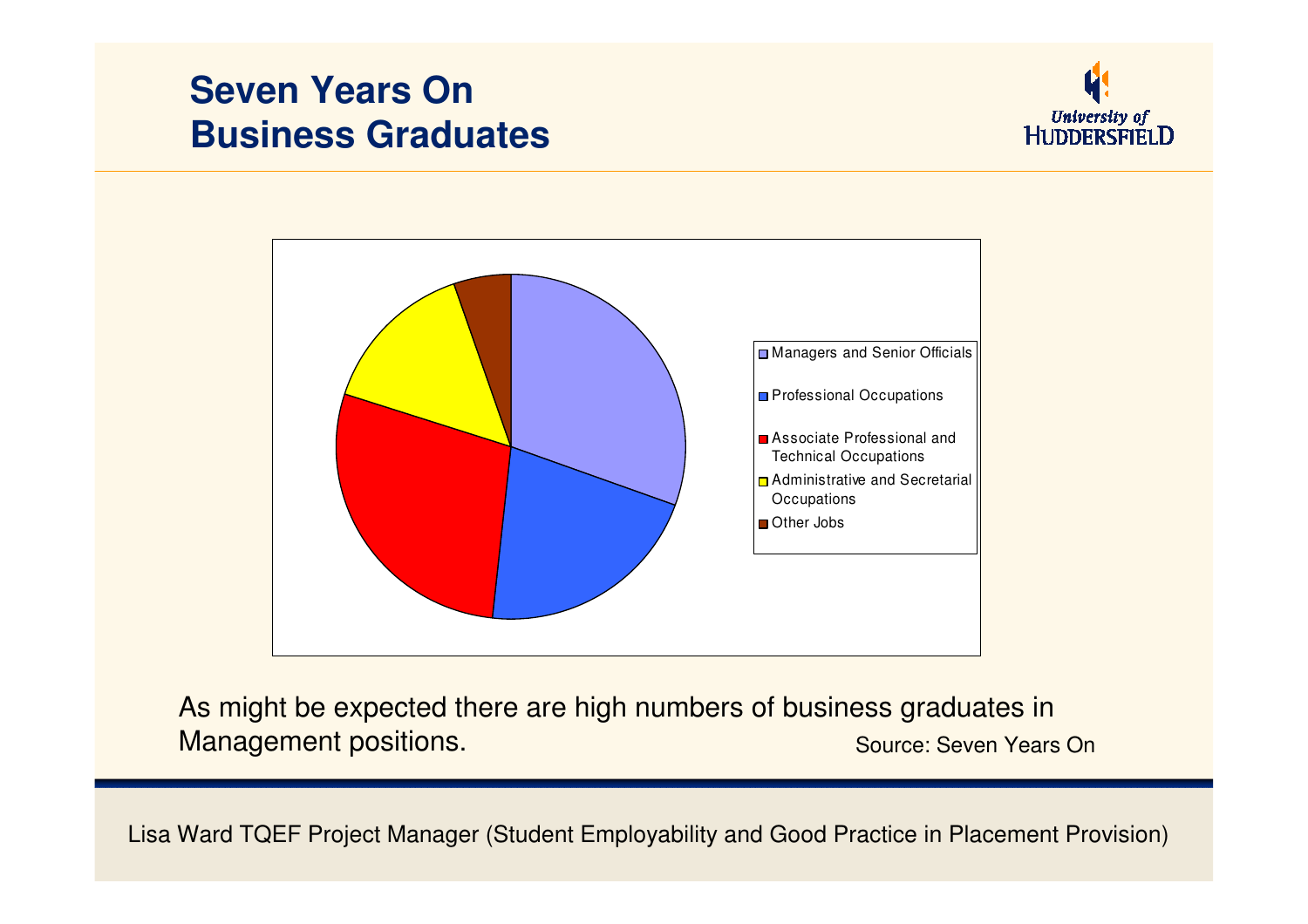

## Degree Classifications

## Using 2003/04ASIS Data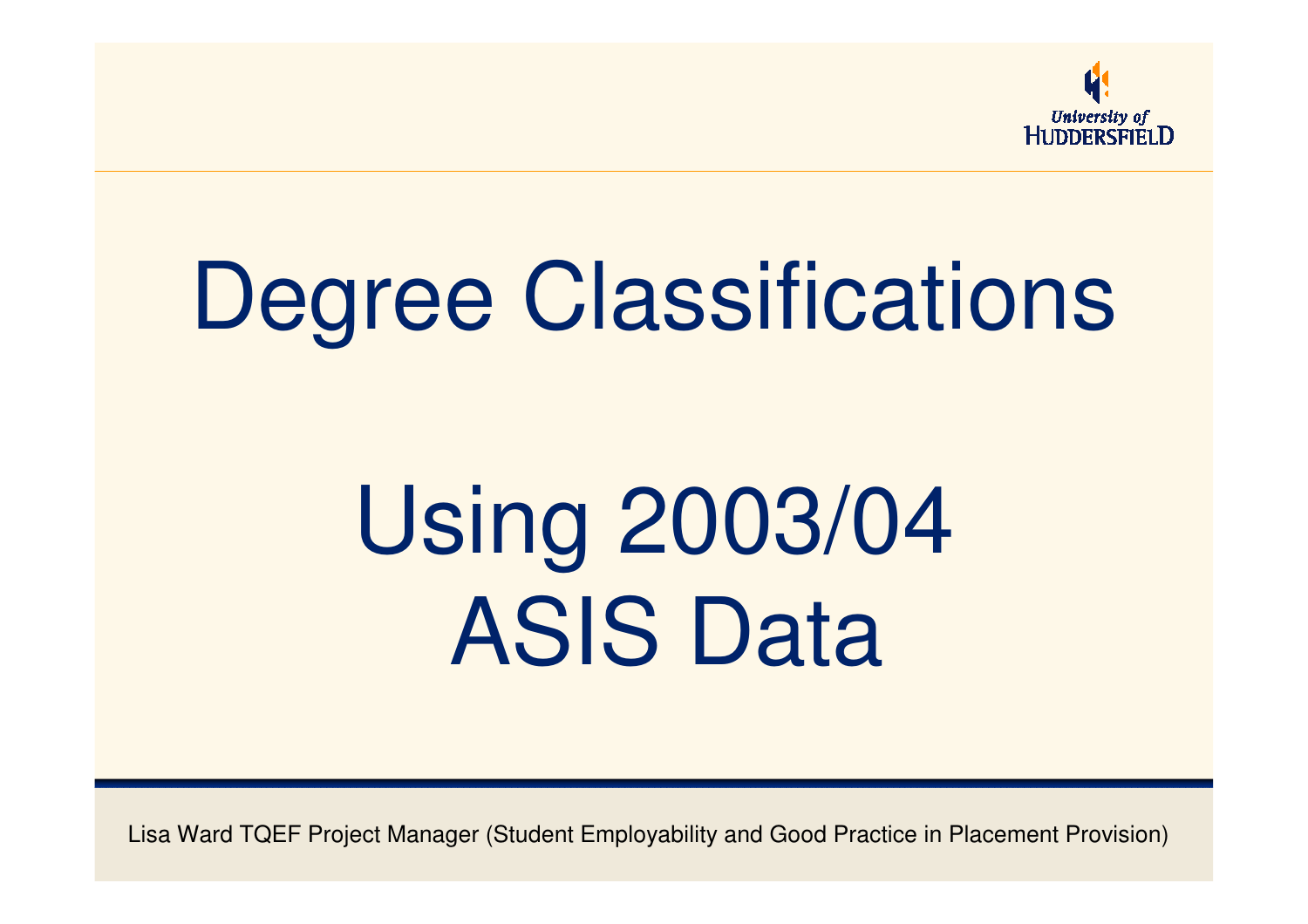#### **Degree Classification Across Four Schools with Sandwich Placements Compared with all Seven Academic Schools**



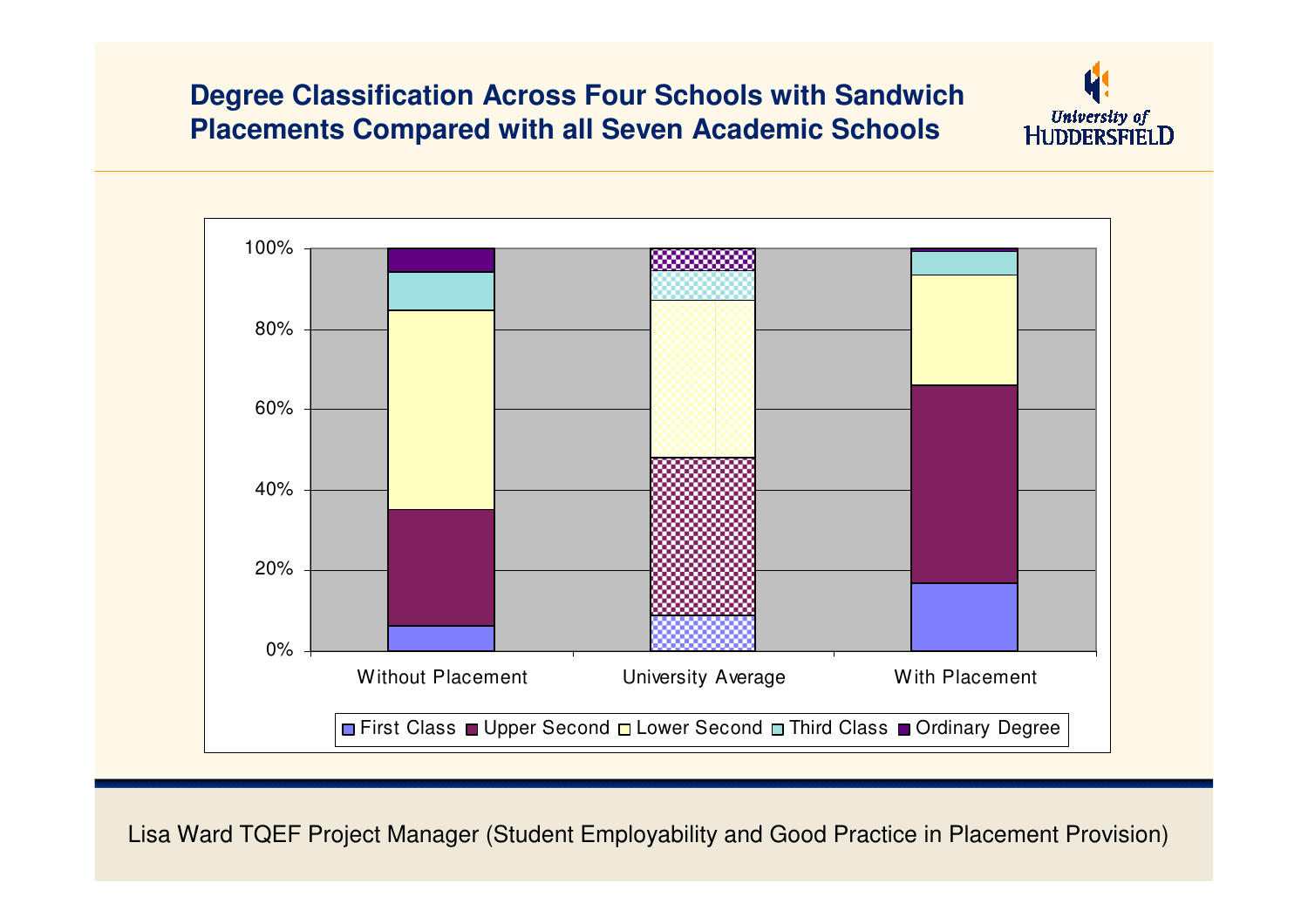#### **First Class and Upper Seconds**



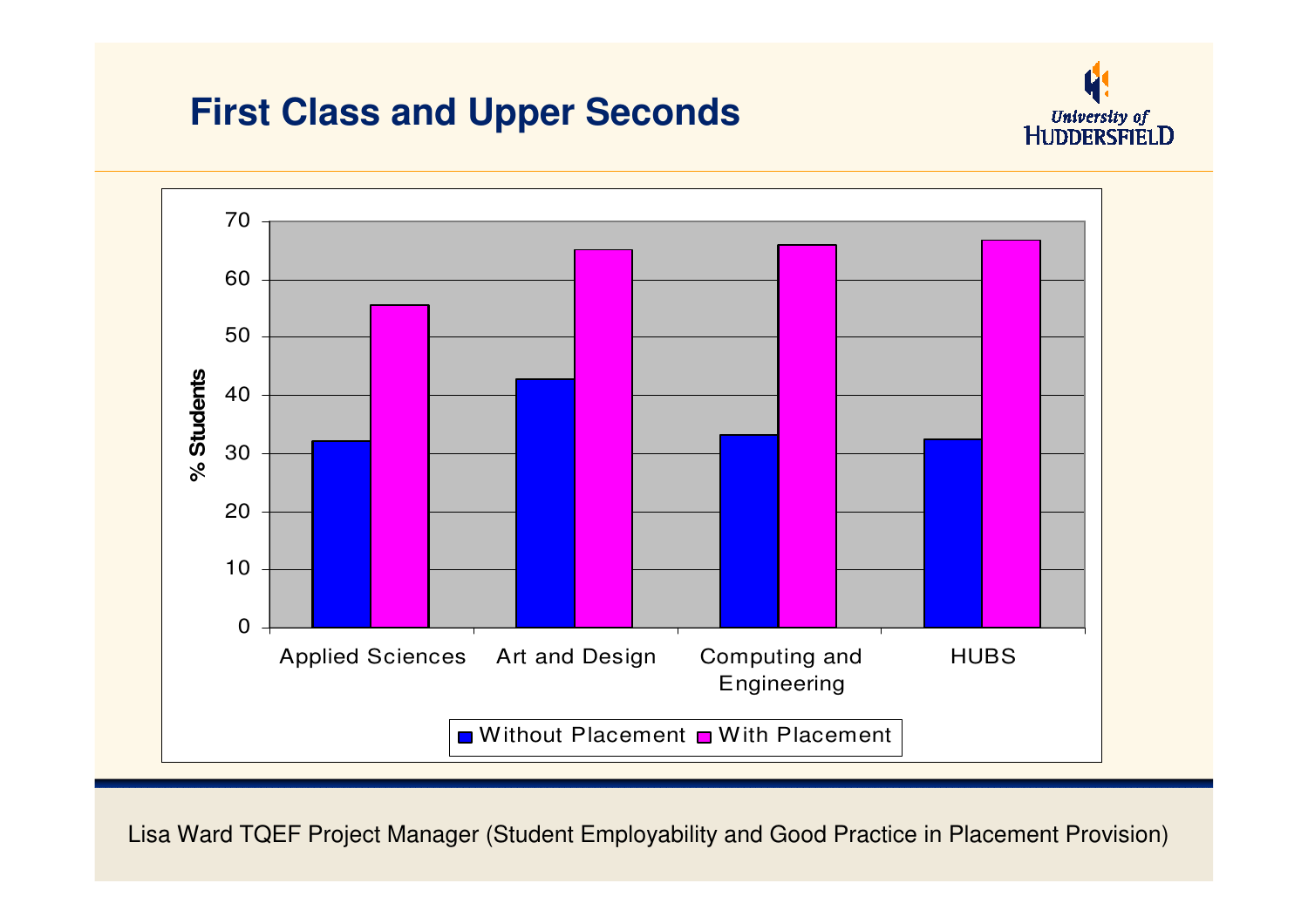

# 3 times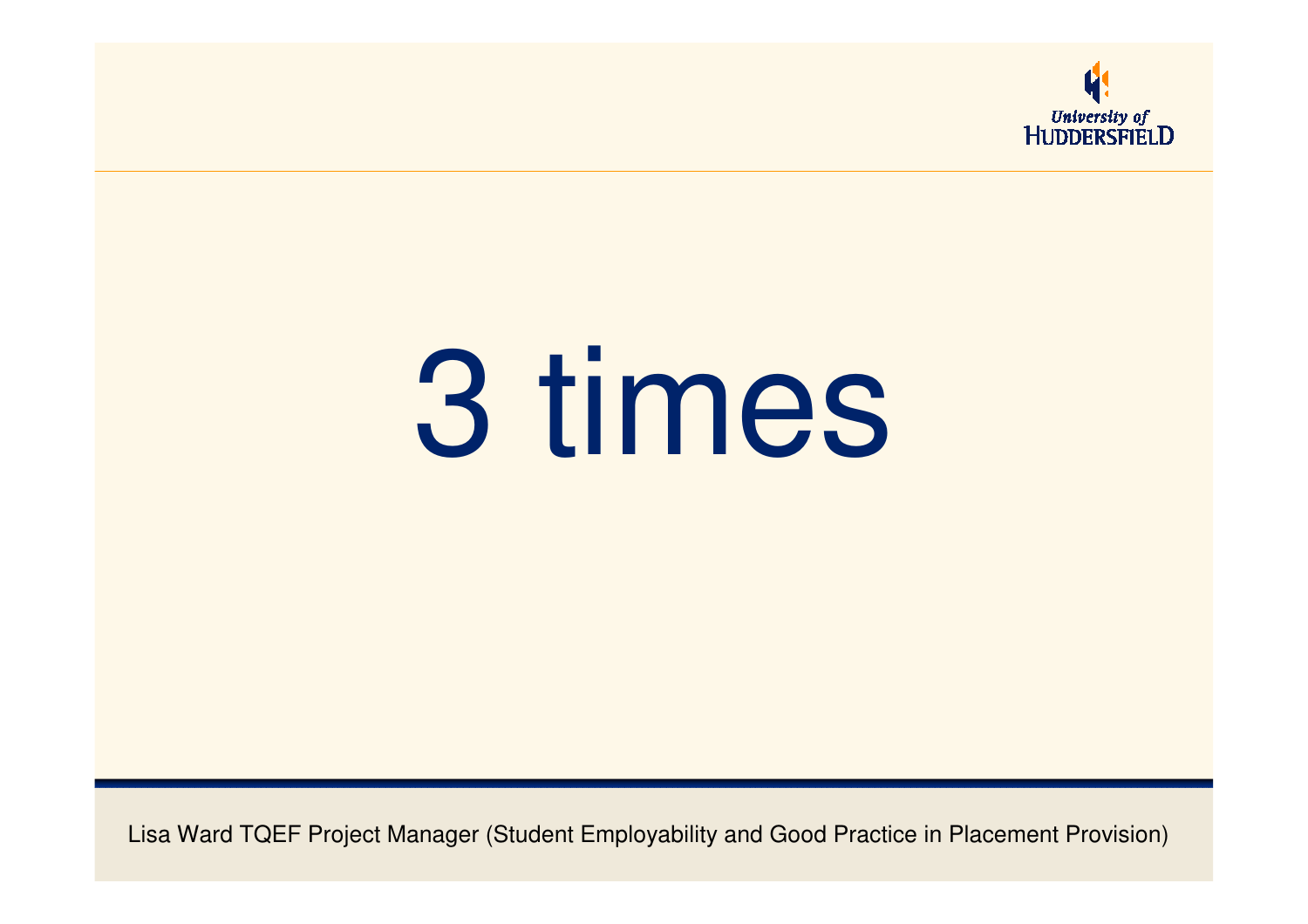#### **Achievements by School**



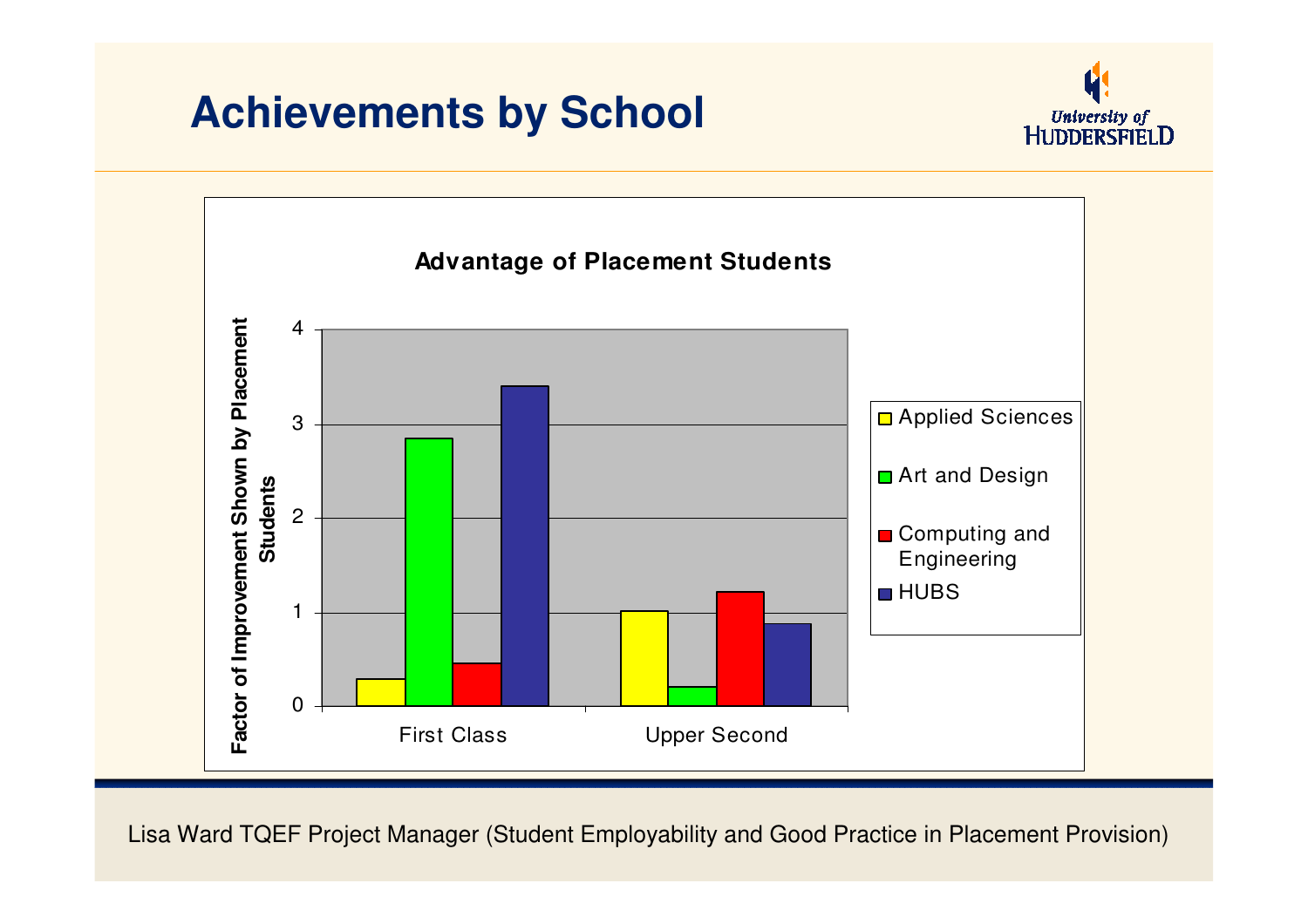

**'A placement is a partnership between a university, a student and a firm. The university gets rid of the student for a bit. The student gets away from the university for a bit, and spreads dissent across the workforce by telling everyone how much better life is in the other firm the student was in last year.'**

#### **Disillusioned and cynical employer.**

**Source: Working and Learning Together…How to get the most out of work based learning. DfEE 1997**